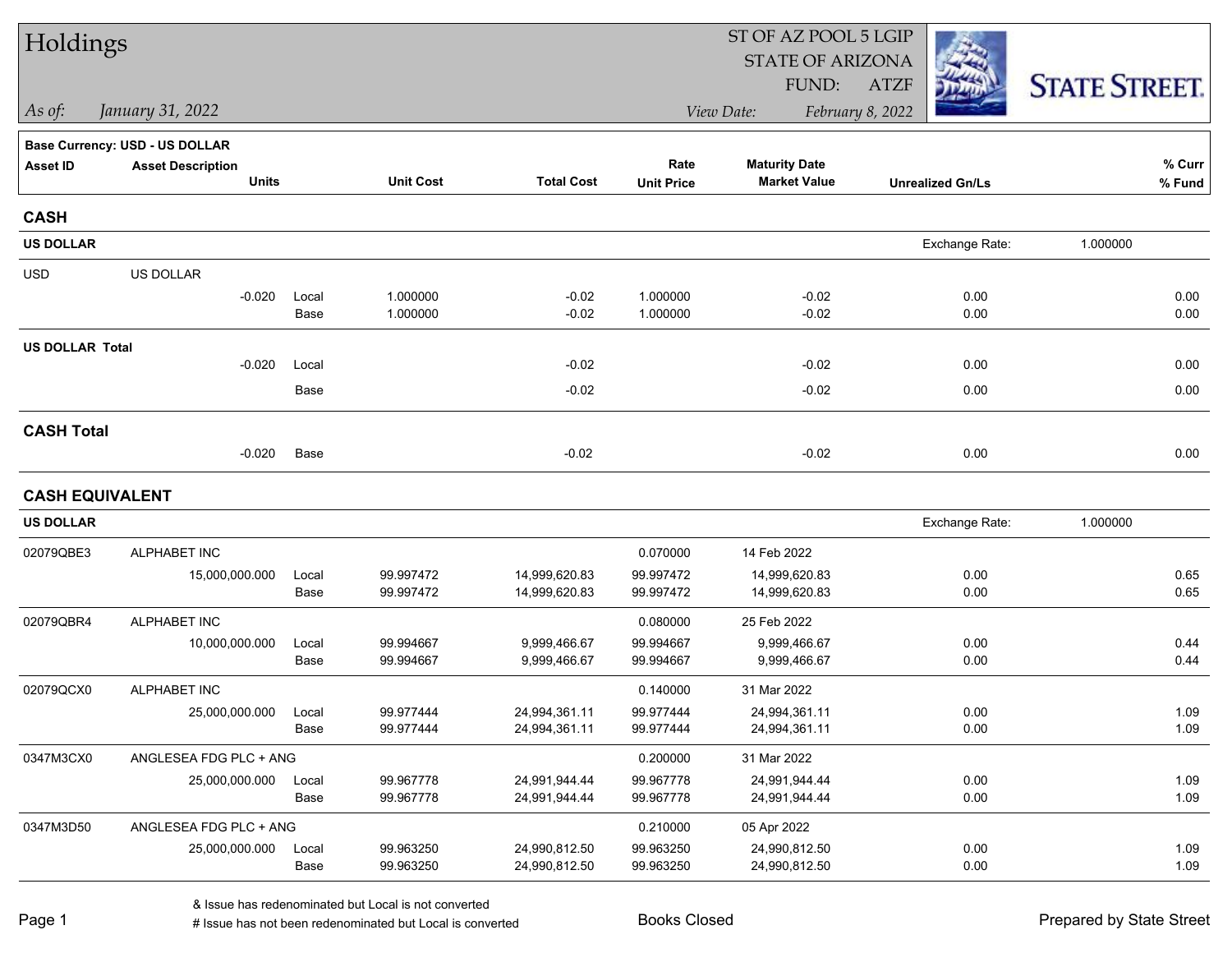| Holdings        |                                          |       |                  |                   | 51 OF AZ POOL 5 LGIP      |                                             |                  |                         |                      |  |
|-----------------|------------------------------------------|-------|------------------|-------------------|---------------------------|---------------------------------------------|------------------|-------------------------|----------------------|--|
|                 |                                          |       |                  |                   |                           | <b>STATE OF ARIZONA</b>                     |                  |                         |                      |  |
|                 |                                          |       |                  |                   |                           | FUND:                                       | <b>ATZF</b>      |                         | <b>STATE STREET.</b> |  |
| As of:          | January 31, 2022                         |       |                  |                   |                           | View Date:                                  | February 8, 2022 |                         |                      |  |
|                 |                                          |       |                  |                   |                           |                                             |                  |                         |                      |  |
|                 | <b>Base Currency: USD - US DOLLAR</b>    |       |                  |                   |                           |                                             |                  |                         |                      |  |
| <b>Asset ID</b> | <b>Asset Description</b><br><b>Units</b> |       | <b>Unit Cost</b> | <b>Total Cost</b> | Rate<br><b>Unit Price</b> | <b>Maturity Date</b><br><b>Market Value</b> |                  | <b>Unrealized Gn/Ls</b> | $%$ Curr<br>% Fund   |  |
|                 |                                          |       |                  |                   |                           |                                             |                  |                         |                      |  |
| 04821UBA9       | ATLANTIC ASSET SECUR                     |       |                  |                   | 0.140000                  | 10 Feb 2022                                 |                  |                         |                      |  |
|                 | 20,000,000.000                           | Local | 99.996500        | 19,999,300.00     | 99.996500                 | 19,999,300.00                               |                  | 0.00                    | 0.87                 |  |
|                 |                                          | Base  | 99.996500        | 19,999,300.00     | 99.996500                 | 19,999,300.00                               |                  | 0.00                    | 0.87                 |  |
| 04821UC34       | ATLANTIC ASSET SECUR                     |       |                  |                   | 0.150000                  | 03 Mar 2022                                 |                  |                         |                      |  |
|                 | 15,000,000.000                           | Local | 99.987500        | 14,998,125.00     | 99.987500                 | 14,998,125.00                               |                  | 0.00                    | 0.65                 |  |
|                 |                                          | Base  | 99.987500        | 14,998,125.00     | 99.987500                 | 14,998,125.00                               |                  | 0.00                    | 0.65                 |  |
| 04821UC75       | ATLANTIC ASSET SECUR                     |       |                  |                   | 0.210000                  | 07 Mar 2022                                 |                  |                         |                      |  |
|                 | 5,000,000.000                            | Local | 99.980167        | 4,999,008.33      | 99.980167                 | 4,999,008.33                                |                  | 0.00                    | 0.22                 |  |
|                 |                                          | Base  | 99.980167        | 4,999,008.33      | 99.980167                 | 4,999,008.33                                |                  | 0.00                    | 0.22                 |  |
| 04821UD82       | ATLANTIC ASSET SECUR                     |       |                  |                   | 0.200000                  | 08 Apr 2022                                 |                  |                         |                      |  |
|                 | 15,000,000.000                           | Local | 99.963333        | 14,994,500.00     | 99.963333                 | 14,994,500.00                               |                  | 0.00                    | 0.65                 |  |
|                 |                                          | Base  | 99.963333        | 14,994,500.00     | 99.963333                 | 14,994,500.00                               |                  | 0.00                    | 0.65                 |  |
| 05253CC12       | <b>AUST + NEW ZEA</b>                    |       |                  |                   | 0.200000                  | 01 Mar 2022                                 |                  |                         |                      |  |
|                 | 10,000,000.000                           | Local | 99.984444        | 9,998,444.44      | 99.984444                 | 9,998,444.44                                |                  | 0.00                    | 0.44                 |  |
|                 |                                          | Base  | 99.984444        | 9,998,444.44      | 99.984444                 | 9,998,444.44                                |                  | 0.00                    | 0.44                 |  |
| 05253CCW4       | AUST + NEW ZEA                           |       |                  |                   | 0.130000                  | 30 Mar 2022                                 |                  |                         |                      |  |
|                 | 15,000,000.000                           | Local | 99.979417        | 14,996,912.50     | 99.979417                 | 14,996,912.50                               |                  | 0.00                    | 0.65                 |  |
|                 |                                          | Base  | 99.979417        | 14,996,912.50     | 99.979417                 | 14,996,912.50                               |                  | 0.00                    | 0.65                 |  |
| 05253CET9       | AUST + NEW ZEA                           |       |                  |                   | 0.385000                  | 27 May 2022                                 |                  |                         |                      |  |
|                 | 15,000,000.000                           | Local | 99.877014        | 14,981,552.09     | 99.877014                 | 14,981,552.09                               |                  | 0.00                    | 0.65                 |  |
|                 |                                          | Base  | 99.877014        | 14,981,552.09     | 99.877014                 | 14,981,552.09                               |                  | 0.00                    | 0.65                 |  |
| 06367CFG7       | <b>BANK OF MONTREAL</b>                  |       |                  |                   | 0.220000                  | 18 May 2022                                 |                  |                         |                      |  |
|                 | 15,000,000.000                           | Local | 100.000000       | 15,000,000.00     | 100.000000                | 15,000,000.00                               |                  | 0.00                    | 0.65                 |  |
|                 |                                          | Base  | 100.000000       | 15,000,000.00     | 100.000000                | 15,000,000.00                               |                  | 0.00                    | 0.65                 |  |
| 06367CJQ1       | <b>BANK OF MONTREAL</b>                  |       |                  |                   | 0.200000                  | 02 Sep 2022                                 |                  |                         |                      |  |
|                 | 10,000,000.000                           | Local | 100.000000       | 10,000,000.00     | 100.000000                | 10,000,000.00                               |                  | 0.00                    | 0.44                 |  |
|                 |                                          | Base  | 100.000000       | 10,000,000.00     | 100.000000                | 10,000,000.00                               |                  | 0.00                    | 0.44                 |  |
| 06367KD71       | <b>BANK OF MONTREAL</b>                  |       |                  |                   | 0.220000                  | 07 Apr 2022                                 |                  |                         |                      |  |
|                 | 25,000,000.000                           | Local | 99.960278        | 24,990,069.44     | 99.960278                 | 24,990,069.44                               |                  | 0.00                    | 1.09                 |  |
|                 |                                          | Base  | 99.960278        | 24,990,069.44     | 99.960278                 | 24,990,069.44                               |                  | 0.00                    | 1.09                 |  |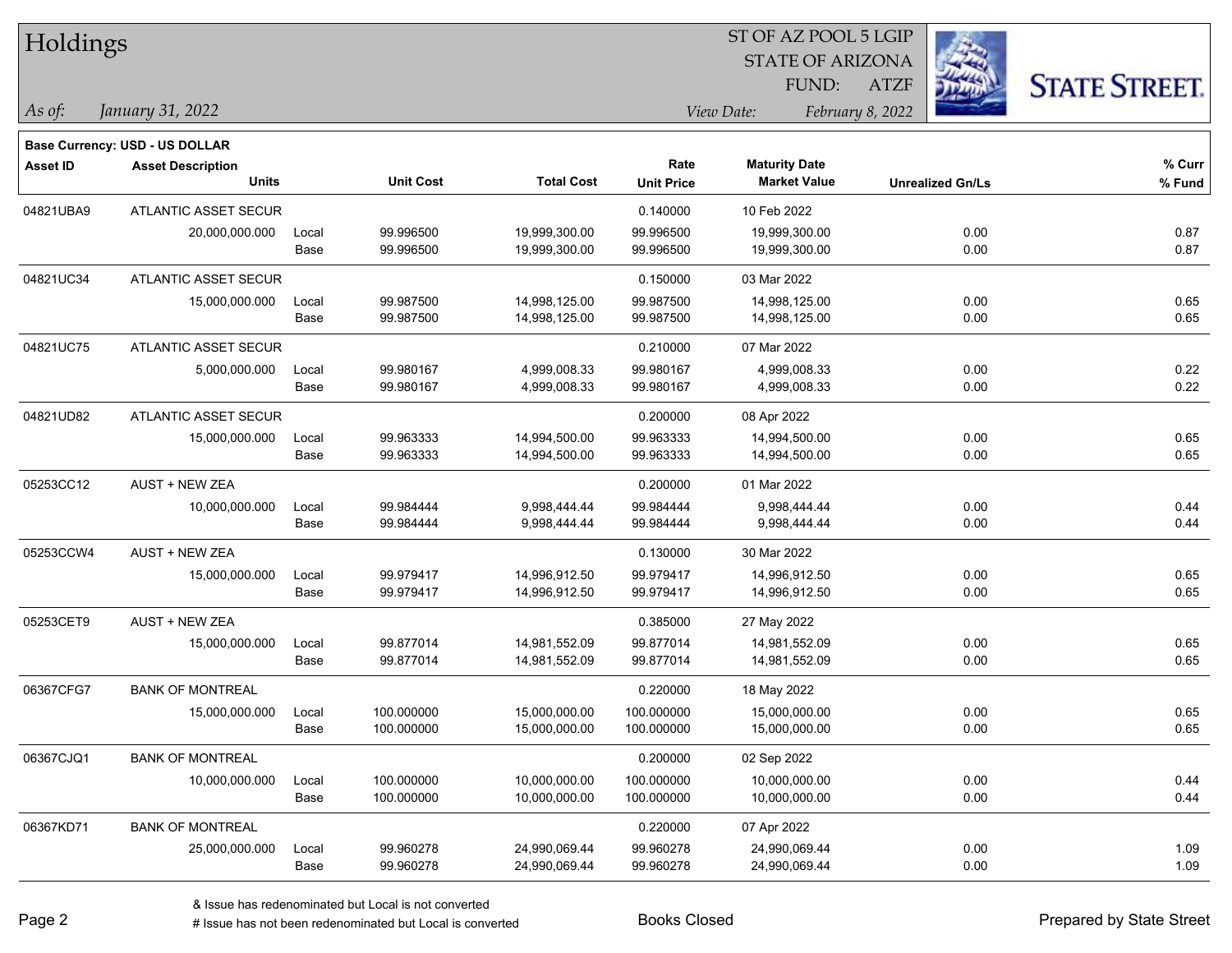| <b>Holdings</b> |                                       |       |                  |                   | 51 OF AZ POOL 5 LGIP |                         |                         |                      |  |  |
|-----------------|---------------------------------------|-------|------------------|-------------------|----------------------|-------------------------|-------------------------|----------------------|--|--|
|                 |                                       |       |                  |                   |                      | <b>STATE OF ARIZONA</b> | 23                      |                      |  |  |
|                 |                                       |       |                  |                   |                      | FUND:                   | <b>ATZF</b>             | <b>STATE STREET.</b> |  |  |
| As of:          | January 31, 2022                      |       |                  |                   |                      | View Date:              | February 8, 2022        |                      |  |  |
|                 | <b>Base Currency: USD - US DOLLAR</b> |       |                  |                   |                      |                         |                         |                      |  |  |
| <b>Asset ID</b> | <b>Asset Description</b>              |       |                  |                   | Rate                 | <b>Maturity Date</b>    |                         | % Curr               |  |  |
|                 | <b>Units</b>                          |       | <b>Unit Cost</b> | <b>Total Cost</b> | <b>Unit Price</b>    | <b>Market Value</b>     | <b>Unrealized Gn/Ls</b> | % Fund               |  |  |
| 06417MPH2       | <b>BANK OF NOVA SCOTIA</b>            |       |                  |                   | 0.230000             | 11 May 2022             |                         |                      |  |  |
|                 | 10,000,000.000                        | Local | 100.002754       | 10,000,275.35     | 100.002754           | 10,000,275.35           | 0.00                    | 0.44                 |  |  |
|                 |                                       | Base  | 100.002754       | 10,000,275.35     | 100.002754           | 10,000,275.35           | 0.00                    | 0.44                 |  |  |
| 06417MQC2       | <b>BANK OF NOVA SCOTIA</b>            |       |                  |                   | 0.210000             | 07 Jun 2022             |                         |                      |  |  |
|                 | 10,000,000.000                        | Local | 100.000000       | 10,000,000.00     | 100.000000           | 10,000,000.00           | 0.00                    | 0.44                 |  |  |
|                 |                                       | Base  | 100.000000       | 10,000,000.00     | 100.000000           | 10,000,000.00           | 0.00                    | 0.44                 |  |  |
| 06417MTD7       | <b>BANK OF NOVA SCOTIA</b>            |       |                  |                   | 0.150000             | 24 Feb 2022             |                         |                      |  |  |
|                 | 15,000,000.000                        | Local | 100.000000       | 15,000,000.00     | 100.000000           | 15,000,000.00           | 0.00                    | 0.65                 |  |  |
|                 |                                       | Base  | 100.000000       | 15,000,000.00     | 100.000000           | 15,000,000.00           | 0.00                    | 0.65                 |  |  |
| 06417MTQ8       | <b>BANK OF NOVA SCOTIA</b>            |       |                  |                   | 0.180000             | 15 Mar 2022             |                         |                      |  |  |
|                 | 15,000,000.000                        | Local | 99.996502        | 14,999,475.26     | 99.996502            | 14,999,475.26           | 0.00                    | 0.65                 |  |  |
|                 |                                       | Base  | 99.996502        | 14,999,475.26     | 99.996502            | 14,999,475.26           | 0.00                    | 0.65                 |  |  |
| 06742XWN3       | <b>BARCLAYS BK PLC</b>                |       |                  |                   | 0.230000             | 28 Apr 2022             |                         |                      |  |  |
|                 | 10,000,000.000                        | Local | 99.945056        | 9,994,505.55      | 99.945056            | 9,994,505.55            | 0.00                    | 0.44                 |  |  |
|                 |                                       | Base  | 99.945056        | 9,994,505.55      | 99.945056            | 9,994,505.55            | 0.00                    | 0.44                 |  |  |
| 06742XXV4       | <b>BARCLAYS BK PLC</b>                |       |                  |                   | 0.310000             | 24 May 2022             |                         |                      |  |  |
|                 | 15,000,000.000                        | Local | 99.903556        | 14,985,533.34     | 99.903556            | 14,985,533.34           | 0.00                    | 0.65                 |  |  |
|                 |                                       | Base  | 99.903556        | 14,985,533.34     | 99.903556            | 14,985,533.34           | 0.00                    | 0.65                 |  |  |
| 06742XZM2       | <b>BARCLAYS BK PLC</b>                |       |                  |                   | 0.210000             | 14 Apr 2022             |                         |                      |  |  |
|                 | 25,000,000.000                        | Local | 99.958000        | 24,989,500.00     | 99.958000            | 24,989,500.00           | 0.00                    | 1.09                 |  |  |
|                 |                                       | Base  | 99.958000        | 24,989,500.00     | 99.958000            | 24,989,500.00           | 0.00                    | 1.09                 |  |  |
| 07010KB31       | <b>BASIN ELEC PWR COOP</b>            |       |                  |                   | 0.150000             | 03 Feb 2022             |                         |                      |  |  |
|                 | 15,000,000.000                        | Local | 99.999167        | 14,999,875.00     | 99.999167            | 14,999,875.00           | 0.00                    | 0.65                 |  |  |
|                 |                                       | Base  | 99.999167        | 14,999,875.00     | 99.999167            | 14,999,875.00           | 0.00                    | 0.65                 |  |  |
| 07010KBF4       | <b>BASIN ELEC PWR COOP</b>            |       |                  |                   | 0.210000             | 15 Feb 2022             |                         |                      |  |  |
|                 | 7,200,000.000                         | Local | 99.991833        | 7,199,412.00      | 99.991833            | 7,199,412.00            | 0.00                    | 0.31                 |  |  |
|                 |                                       | Base  | 99.991833        | 7,199,412.00      | 99.991833            | 7,199,412.00            | 0.00                    | 0.31                 |  |  |
| 07010KC30       | <b>BASIN ELEC PWR COOP</b>            |       |                  |                   | 0.180000             | 03 Mar 2022             |                         |                      |  |  |
|                 | 15,000,000.000                        | Local | 99.985000        | 14,997,750.00     | 99.985000            | 14,997,750.00           | 0.00                    | 0.65                 |  |  |
|                 |                                       | Base  | 99.985000        | 14,997,750.00     | 99.985000            | 14,997,750.00           | 0.00                    | 0.65                 |  |  |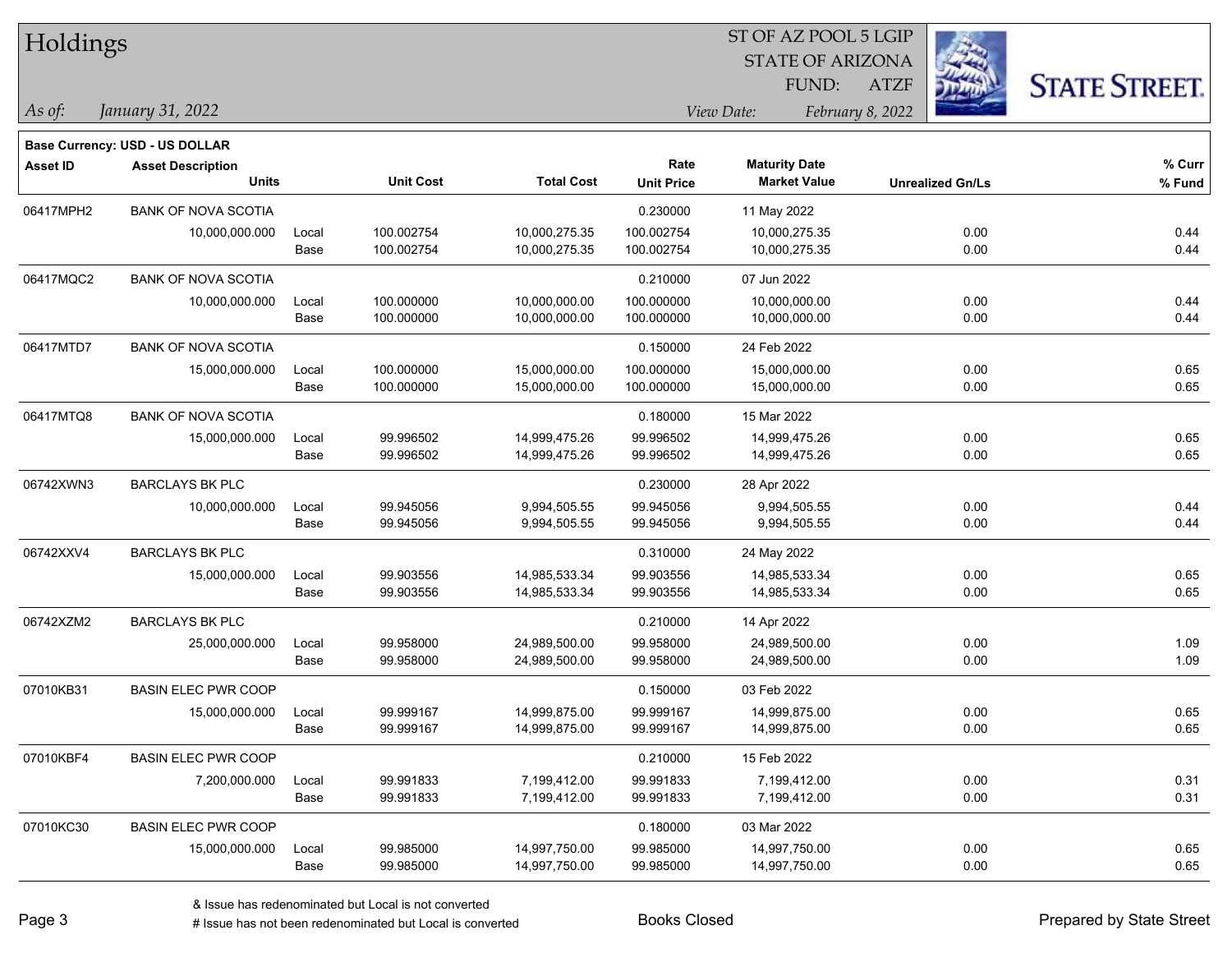| Holdings        |                                       |       |                  |                   |                   |                         | ST OF AZ POOL 5 LGIP    |                      |  |
|-----------------|---------------------------------------|-------|------------------|-------------------|-------------------|-------------------------|-------------------------|----------------------|--|
|                 |                                       |       |                  |                   |                   | <b>STATE OF ARIZONA</b> |                         |                      |  |
|                 |                                       |       |                  |                   |                   | FUND:                   | <b>ATZF</b>             | <b>STATE STREET.</b> |  |
| As of:          | January 31, 2022                      |       |                  |                   |                   | View Date:              | February 8, 2022        |                      |  |
|                 | <b>Base Currency: USD - US DOLLAR</b> |       |                  |                   |                   |                         |                         |                      |  |
| <b>Asset ID</b> | <b>Asset Description</b>              |       |                  |                   | Rate              | <b>Maturity Date</b>    |                         | % Curr               |  |
|                 | <b>Units</b>                          |       | <b>Unit Cost</b> | <b>Total Cost</b> | <b>Unit Price</b> | <b>Market Value</b>     | <b>Unrealized Gn/Ls</b> | % Fund               |  |
| 07644BBA9       | BEDFORD ROW FDG CORP                  |       |                  |                   | 0.120000          | 10 Feb 2022             |                         |                      |  |
|                 | 25,000,000.000                        | Local | 99.997000        | 24,999,250.00     | 99.997000         | 24,999,250.00           | 0.00                    | 1.09                 |  |
|                 |                                       | Base  | 99.997000        | 24,999,250.00     | 99.997000         | 24,999,250.00           | 0.00                    | 1.09                 |  |
| 07644BCM2       | BEDFORD ROW FDG CORP                  |       |                  |                   | 0.140000          | 21 Mar 2022             |                         |                      |  |
|                 | 10,000,000.000                        | Local | 99.981333        | 9,998,133.33      | 99.981333         | 9,998,133.33            | 0.00                    | 0.44                 |  |
|                 |                                       | Base  | 99.981333        | 9,998,133.33      | 99.981333         | 9,998,133.33            | 0.00                    | 0.44                 |  |
| 07644BFF4       | BEDFORD ROW FDG CORP                  |       |                  |                   | 0.270000          | 15 Jun 2022             |                         |                      |  |
|                 | 15,000,000.000                        | Local | 99.899500        | 14,984,925.00     | 99.899500         | 14,984,925.00           | 0.00                    | 0.65                 |  |
|                 |                                       | Base  | 99.899500        | 14,984,925.00     | 99.899500         | 14,984,925.00           | 0.00                    | 0.65                 |  |
| 08465SBA6       | <b>BERKSHIRE HATHAWAY ENE</b>         |       |                  |                   | 0.150000          | 10 Feb 2022             |                         |                      |  |
|                 | 15,000,000.000                        | Local | 99.996250        | 14,999,437.50     | 99.996250         | 14,999,437.50           | 0.00                    | 0.65                 |  |
|                 |                                       | Base  | 99.996250        | 14,999,437.50     | 99.996250         | 14,999,437.50           | 0.00                    | 0.65                 |  |
| 13606CSH8       | <b>CANADIAN IMPERIAL BK</b>           |       |                  |                   | 0.240000          | 04 May 2022             |                         |                      |  |
|                 | 10,000,000.000                        | Local | 100.000000       | 10,000,000.00     | 100.000000        | 10,000,000.00           | 0.00                    | 0.44                 |  |
|                 |                                       | Base  | 100.000000       | 10,000,000.00     | 100.000000        | 10,000,000.00           | 0.00                    | 0.44                 |  |
| 13738KC88       | CAN AST + CAN LTD JT                  |       |                  |                   | 0.210000          | 08 Mar 2022             |                         |                      |  |
|                 | 20,000,000.000                        | Local | 99.979583        | 19,995,916.67     | 99.979583         | 19,995,916.67           | 0.00                    | 0.87                 |  |
|                 |                                       | Base  | 99.979583        | 19,995,916.67     | 99.979583         | 19,995,916.67           | 0.00                    | 0.87                 |  |
| 13738KCM7       | CAN AST + CAN LTD JT                  |       |                  |                   | 0.150000          | 21 Mar 2022             |                         |                      |  |
|                 | 20,000,000.000                        | Local | 99.980000        | 19,996,000.00     | 99.980000         | 19,996,000.00           | 0.00                    | 0.87                 |  |
|                 |                                       | Base  | 99.980000        | 19,996,000.00     | 99.980000         | 19,996,000.00           | 0.00                    | 0.87                 |  |
| 13738KD87       | CAN AST + CAN LTD JT                  |       |                  |                   | 0.240000          | 08 Apr 2022             |                         |                      |  |
|                 | 5,000,000.000                         | Local | 99.956000        | 4,997,800.00      | 99.956000         | 4,997,800.00            | 0.00                    | 0.22                 |  |
|                 |                                       | Base  | 99.956000        | 4,997,800.00      | 99.956000         | 4,997,800.00            | 0.00                    | 0.22                 |  |
| 15060YC73       | CEDAR SPRING CPTL CO                  |       |                  |                   | 0.210000          | 07 Mar 2022             |                         |                      |  |
|                 | 25,000,000.000                        | Local | 99.980167        | 24,995,041.67     | 99.980167         | 24,995,041.67           | 0.00                    | 1.09                 |  |
|                 |                                       | Base  | 99.980167        | 24,995,041.67     | 99.980167         | 24,995,041.67           | 0.00                    | 1.09                 |  |
| 15060YCJ7       | CEDAR SPRING CPTL CO                  |       |                  |                   | 0.220000          | 18 Mar 2022             |                         |                      |  |
|                 | 25,000,000.000                        | Local | 99.972500        | 24,993,125.00     | 99.972500         | 24,993,125.00           | 0.00                    | 1.09                 |  |
|                 |                                       | Base  | 99.972500        | 24,993,125.00     | 99.972500         | 24,993,125.00           | 0.00                    | 1.09                 |  |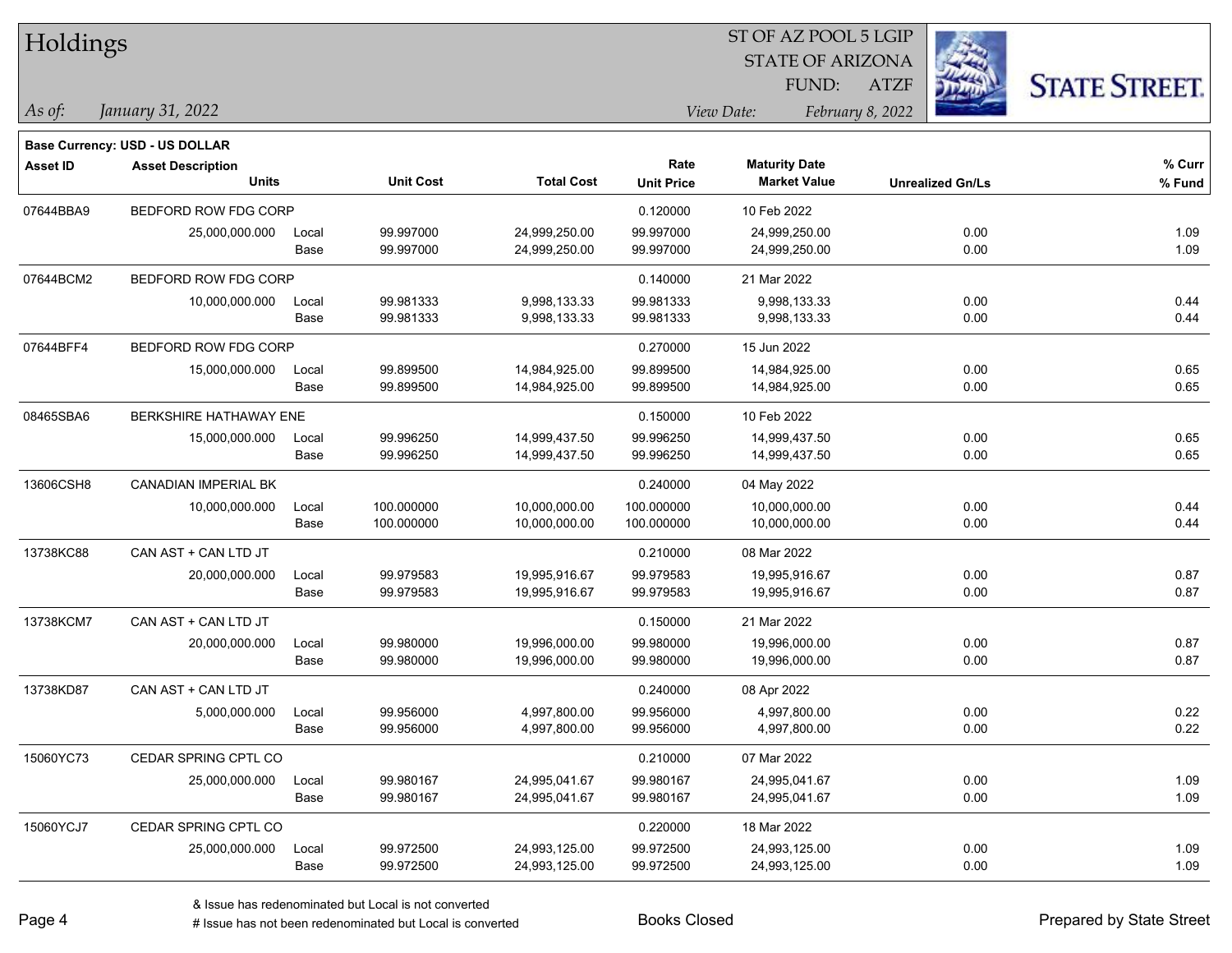| Holdings        |                                       |       |                  | ST OF AZ POOL 5 LGIP |                   |                         |                         |                      |  |  |
|-----------------|---------------------------------------|-------|------------------|----------------------|-------------------|-------------------------|-------------------------|----------------------|--|--|
|                 |                                       |       |                  |                      |                   | <b>STATE OF ARIZONA</b> |                         |                      |  |  |
|                 |                                       |       |                  |                      |                   | FUND:                   | <b>ATZF</b>             | <b>STATE STREET.</b> |  |  |
| As of:          | January 31, 2022                      |       |                  |                      |                   | View Date:              | February 8, 2022        |                      |  |  |
|                 | <b>Base Currency: USD - US DOLLAR</b> |       |                  |                      |                   |                         |                         |                      |  |  |
| <b>Asset ID</b> | <b>Asset Description</b>              |       |                  |                      | Rate              | <b>Maturity Date</b>    |                         | % Curr               |  |  |
|                 | <b>Units</b>                          |       | <b>Unit Cost</b> | <b>Total Cost</b>    | <b>Unit Price</b> | <b>Market Value</b>     | <b>Unrealized Gn/Ls</b> | % Fund               |  |  |
| 15963UBP0       | CHARIOT FNDG LLC                      |       |                  |                      | 0.170000          | 23 Feb 2022             |                         |                      |  |  |
|                 | 25,000,000.000                        | Local | 99.989611        | 24,997,402.78        | 99.989611         | 24,997,402.78           | 0.00                    | 1.09                 |  |  |
|                 |                                       | Base  | 99.989611        | 24,997,402.78        | 99.989611         | 24,997,402.78           | 0.00                    | 1.09                 |  |  |
| 15963UCG9       | CHARIOT FNDG LLC                      |       |                  |                      | 0.210000          | 16 Mar 2022             |                         |                      |  |  |
|                 | 13,000,000.000                        | Local | 99.974917        | 12,996,739.16        | 99.974917         | 12,996,739.16           | 0.00                    | 0.57                 |  |  |
|                 |                                       | Base  | 99.974917        | 12,996,739.16        | 99.974917         | 12,996,739.16           | 0.00                    | 0.57                 |  |  |
| 19121BH10       | COCA COLA COMPANY                     |       |                  |                      | 0.120000          | 01 Aug 2022             |                         |                      |  |  |
|                 | 15,000,000.000                        | Local | 99.939667        | 14,990,950.00        | 99.939667         | 14,990,950.00           | 0.00                    | 0.65                 |  |  |
|                 |                                       | Base  | 99.939667        | 14,990,950.00        | 99.939667         | 14,990,950.00           | 0.00                    | 0.65                 |  |  |
| 2063C1B74       | CONCORD MIN CPTL CO                   |       |                  |                      | 0.160000          | 07 Feb 2022             |                         |                      |  |  |
|                 | 25,000,000.000                        | Local | 99.997333        | 24,999,333.33        | 99.997333         | 24,999,333.33           | 0.00                    | 1.09                 |  |  |
|                 |                                       | Base  | 99.997333        | 24,999,333.33        | 99.997333         | 24,999,333.33           | 0.00                    | 1.09                 |  |  |
| 2063C1CG3       | CONCORD MIN CPTL CO                   |       |                  |                      | 0.130000          | 16 Mar 2022             |                         |                      |  |  |
|                 | 10,000,000.000                        | Local | 99.984472        | 9,998,447.22         | 99.984472         | 9,998,447.22            | 0.00                    | 0.44                 |  |  |
|                 |                                       | Base  | 99.984472        | 9,998,447.22         | 99.984472         | 9,998,447.22            | 0.00                    | 0.44                 |  |  |
| 30229BC13       | <b>EXXON MOBIL CORP</b>               |       |                  |                      | 0.100000          | 01 Mar 2022             |                         |                      |  |  |
|                 | 15,000,000.000                        | Local | 99.992222        | 14,998,833.33        | 99.992222         | 14,998,833.33           | 0.00                    | 0.65                 |  |  |
|                 |                                       | Base  | 99.992222        | 14,998,833.33        | 99.992222         | 14,998,833.33           | 0.00                    | 0.65                 |  |  |
| 30601WBB4       | <b>FAIRWAY FINANCE CORP</b>           |       |                  |                      | 0.140000          | 11 Feb 2022             |                         |                      |  |  |
|                 | 15,000,000.000                        | Local | 99.996111        | 14,999,416.67        | 99.996111         | 14,999,416.67           | 0.00                    | 0.65                 |  |  |
|                 |                                       | Base  | 99.996111        | 14,999,416.67        | 99.996111         | 14,999,416.67           | 0.00                    | 0.65                 |  |  |
| 30601WE21       | FAIRWAY FINANCE CORP                  |       |                  |                      | 0.150000          | 02 May 2022             |                         |                      |  |  |
|                 | 10,000,000.000                        | Local | 99.962500        | 9,996,250.00         | 99.962500         | 9,996,250.00            | 0.00                    | 0.44                 |  |  |
|                 |                                       | Base  | 99.962500        | 9,996,250.00         | 99.962500         | 9,996,250.00            | 0.00                    | 0.44                 |  |  |
| 30601WEK1       | <b>FAIRWAY FINANCE CORP</b>           |       |                  |                      | 0.310000          | 19 May 2022             |                         |                      |  |  |
|                 | 10,000,000.000                        | Local | 99.907861        | 9,990,786.11         | 99.907861         | 9,990,786.11            | 0.00                    | 0.44                 |  |  |
|                 |                                       | Base  | 99.907861        | 9,990,786.11         | 99.907861         | 9,990,786.11            | 0.00                    | 0.44                 |  |  |
| 30601WF12       | <b>FAIRWAY FINANCE CORP</b>           |       |                  |                      | 0.400000          | 01 Jun 2022             |                         |                      |  |  |
|                 | 15,000,000.000                        | Local | 99.866667        | 14,980,000.00        | 99.866667         | 14,980,000.00           | 0.00                    | 0.65                 |  |  |
|                 |                                       | Base  | 99.866667        | 14,980,000.00        | 99.866667         | 14,980,000.00           | 0.00                    | 0.65                 |  |  |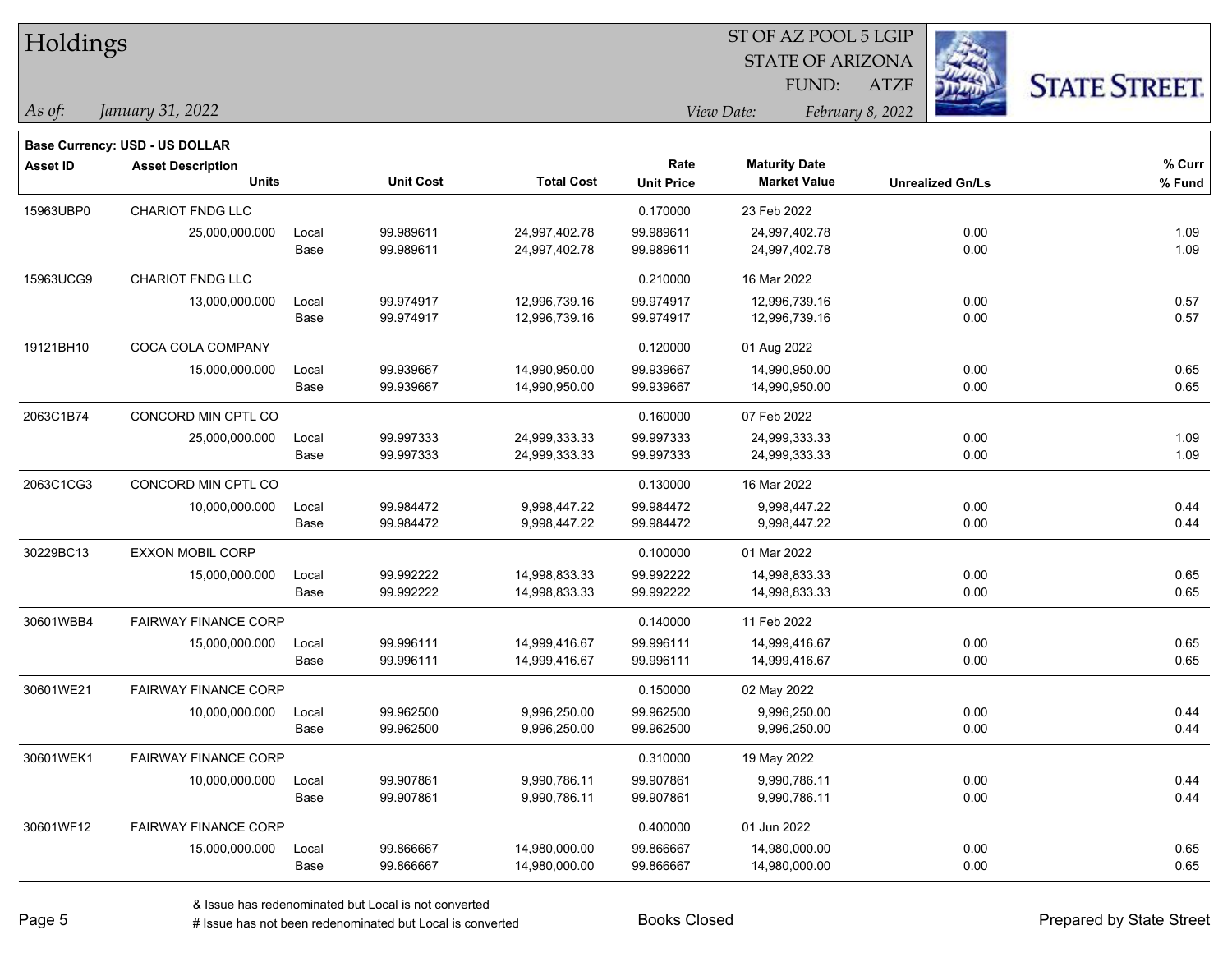| <b>Holdings</b> |                                       |       |                  |                   | 51 OF AZ POOL 5 LGIP<br><b>STATE OF ARIZONA</b> |                      |                         |                      |  |  |
|-----------------|---------------------------------------|-------|------------------|-------------------|-------------------------------------------------|----------------------|-------------------------|----------------------|--|--|
|                 |                                       |       |                  |                   |                                                 |                      |                         |                      |  |  |
|                 |                                       |       |                  |                   |                                                 | FUND:                | <b>ATZF</b>             | <b>STATE STREET.</b> |  |  |
| As of:          | January 31, 2022                      |       |                  |                   | View Date:                                      |                      |                         |                      |  |  |
|                 | <b>Base Currency: USD - US DOLLAR</b> |       |                  |                   |                                                 |                      |                         |                      |  |  |
| <b>Asset ID</b> | <b>Asset Description</b>              |       |                  |                   | Rate                                            | <b>Maturity Date</b> |                         | % Curr               |  |  |
|                 | <b>Units</b>                          |       | <b>Unit Cost</b> | <b>Total Cost</b> | <b>Unit Price</b>                               | <b>Market Value</b>  | <b>Unrealized Gn/Ls</b> | % Fund               |  |  |
| 38346MBA1       | <b>GOTHAM FDG CORP</b>                |       |                  |                   | 0.160000                                        | 10 Feb 2022          |                         |                      |  |  |
|                 | 10,000,000.000                        | Local | 99.996000        | 9,999,600.00      | 99.996000                                       | 9,999,600.00         | 0.00                    | 0.44                 |  |  |
|                 |                                       | Base  | 99.996000        | 9,999,600.00      | 99.996000                                       | 9,999,600.00         | 0.00                    | 0.44                 |  |  |
| 38346MBJ2       | <b>GOTHAM FDG CORP</b>                |       |                  |                   | 0.180000                                        | 18 Feb 2022          |                         |                      |  |  |
|                 | 10,000,000.000                        | Local | 99.991500        | 9,999,150.00      | 99.991500                                       | 9,999,150.00         | 0.00                    | 0.44                 |  |  |
|                 |                                       | Base  | 99.991500        | 9,999,150.00      | 99.991500                                       | 9,999,150.00         | 0.00                    | 0.44                 |  |  |
| 38346MC77       | <b>GOTHAM FDG CORP</b>                |       |                  |                   | 0.200000                                        | 07 Mar 2022          |                         |                      |  |  |
|                 | 10,000,000.000                        | Local | 99.981111        | 9,998,111.11      | 99.981111                                       | 9,998,111.11         | 0.00                    | 0.44                 |  |  |
|                 |                                       | Base  | 99.981111        | 9,998,111.11      | 99.981111                                       | 9,998,111.11         | 0.00                    | 0.44                 |  |  |
| 38346MCE2       | <b>GOTHAM FDG CORP</b>                |       |                  |                   | 0.220000                                        | 14 Mar 2022          |                         |                      |  |  |
|                 | 20,000,000.000                        | Local | 99.974944        | 19,994,988.89     | 99.974944                                       | 19,994,988.89        | 0.00                    | 0.87                 |  |  |
|                 |                                       | Base  | 99.974944        | 19,994,988.89     | 99.974944                                       | 19,994,988.89        | 0.00                    | 0.87                 |  |  |
| 40060XB33       | <b>GTA FDG LLC DISC</b>               |       |                  |                   | 0.120000                                        | 03 Feb 2022          |                         |                      |  |  |
|                 | 10,000,000.000                        | Local | 99.999333        | 9,999,933.33      | 99.999333                                       | 9,999,933.33         | 0.00                    | 0.44                 |  |  |
|                 |                                       | Base  | 99.999333        | 9,999,933.33      | 99.999333                                       | 9,999,933.33         | 0.00                    | 0.44                 |  |  |
| 40060XBE9       | GTA FDG LLC DISC                      |       |                  |                   | 0.110000                                        | 14 Feb 2022          |                         |                      |  |  |
|                 | 15,000,000.000                        | Local | 99.996028        | 14,999,404.17     | 99.996028                                       | 14,999,404.17        | 0.00                    | 0.65                 |  |  |
|                 |                                       | Base  | 99.996028        | 14,999,404.17     | 99.996028                                       | 14,999,404.17        | 0.00                    | 0.65                 |  |  |
| 40060XDM9       | <b>GTA FDG LLC DISC</b>               |       |                  |                   | 0.270000                                        | 21 Apr 2022          |                         |                      |  |  |
|                 | 25,000,000.000                        | Local | 99.940750        | 24,985,187.50     | 99.940750                                       | 24,985,187.50        | 0.00                    | 1.09                 |  |  |
|                 |                                       | Base  | 99.940750        | 24,985,187.50     | 99.940750                                       | 24,985,187.50        | 0.00                    | 1.09                 |  |  |
| 40588MB48       | HALKIN FINANCE LLC USC                |       |                  |                   | 0.180000                                        | 04 Feb 2022          |                         |                      |  |  |
|                 | 25,000,000.000                        | Local | 99.998500        | 24,999,625.00     | 99.998500                                       | 24,999,625.00        | 0.00                    | 1.09                 |  |  |
|                 |                                       | Base  | 99.998500        | 24,999,625.00     | 99.998500                                       | 24,999,625.00        | 0.00                    | 1.09                 |  |  |
| 40588MC13       | HALKIN FINANCE LLC USC                |       |                  |                   | 0.200000                                        | 01 Mar 2022          |                         |                      |  |  |
|                 | 15,000,000.000                        | Local | 99.984444        | 14,997,666.67     | 99.984444                                       | 14,997,666.67        | 0.00                    | 0.65                 |  |  |
|                 |                                       | Base  | 99.984444        | 14,997,666.67     | 99.984444                                       | 14,997,666.67        | 0.00                    | 0.65                 |  |  |
| 40588MDR5       | HALKIN FINANCE LLC USC                |       |                  |                   | 0.270000                                        | 25 Apr 2022          |                         |                      |  |  |
|                 | 10,000,000.000                        | Local | 99.937750        | 9,993,775.00      | 99.937750                                       | 9,993,775.00         | 0.00                    | 0.44                 |  |  |
|                 |                                       | Base  | 99.937750        | 9,993,775.00      | 99.937750                                       | 9,993,775.00         | 0.00                    | 0.44                 |  |  |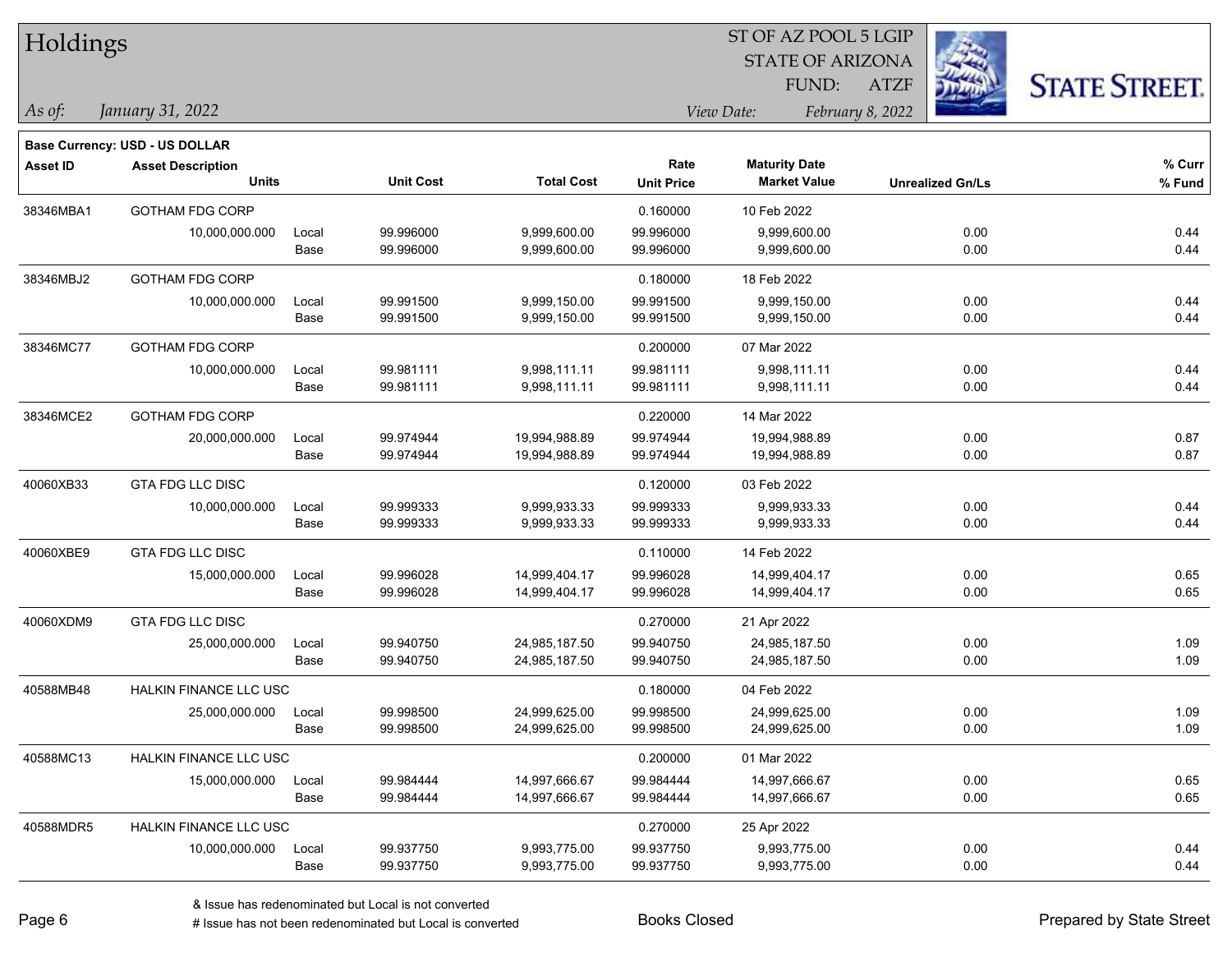| Holdings        |                                       |       |                  | ST OF AZ POOL 5 LGIP |                   |                         |                         |                      |  |  |
|-----------------|---------------------------------------|-------|------------------|----------------------|-------------------|-------------------------|-------------------------|----------------------|--|--|
|                 |                                       |       |                  |                      |                   | <b>STATE OF ARIZONA</b> |                         |                      |  |  |
|                 |                                       |       |                  |                      |                   | FUND:                   | <b>ATZF</b>             | <b>STATE STREET.</b> |  |  |
| As of:          | January 31, 2022                      |       |                  |                      |                   | View Date:              | February 8, 2022        |                      |  |  |
|                 | <b>Base Currency: USD - US DOLLAR</b> |       |                  |                      |                   |                         |                         |                      |  |  |
| <b>Asset ID</b> | <b>Asset Description</b>              |       |                  |                      | Rate              | <b>Maturity Date</b>    |                         | % Curr               |  |  |
|                 | <b>Units</b>                          |       | <b>Unit Cost</b> | <b>Total Cost</b>    | <b>Unit Price</b> | <b>Market Value</b>     | <b>Unrealized Gn/Ls</b> | % Fund               |  |  |
| 4497W1BE5       | ING US FUNDING LLC                    |       |                  |                      | 0.110000          | 14 Feb 2022             |                         |                      |  |  |
|                 | 2,700,000.000                         | Local | 99.996028        | 2,699,892.75         | 99.996028         | 2,699,892.75            | 0.00                    | 0.12                 |  |  |
|                 |                                       | Base  | 99.996028        | 2,699,892.75         | 99.996028         | 2,699,892.75            | 0.00                    | 0.12                 |  |  |
| 4497W1BN5       | ING US FUNDING LLC                    |       |                  |                      | 0.100000          | 22 Feb 2022             |                         |                      |  |  |
|                 | 21,000,000.000                        | Local | 99.994167        | 20,998,775.00        | 99.994167         | 20,998,775.00           | 0.00                    | 0.91                 |  |  |
|                 |                                       | Base  | 99.994167        | 20,998,775.00        | 99.994167         | 20,998,775.00           | 0.00                    | 0.91                 |  |  |
| 4497W1E69       | ING US FUNDING LLC                    |       |                  |                      | 0.240000          | 06 May 2022             |                         |                      |  |  |
|                 | 10,000,000.000                        | Local | 99.937333        | 9,993,733.34         | 99.937333         | 9,993,733.34            | 0.00                    | 0.44                 |  |  |
|                 |                                       | Base  | 99.937333        | 9,993,733.34         | 99.937333         | 9,993,733.34            | 0.00                    | 0.44                 |  |  |
| 45685RCM7       | ING US FUNDING LLC                    |       |                  |                      | 0.160000          | 21 Mar 2022             |                         |                      |  |  |
|                 | 4,000,000.000                         | Local | 99.978667        | 3,999,146.67         | 99.978667         | 3,999,146.67            | 0.00                    | 0.17                 |  |  |
|                 |                                       | Base  | 99.978667        | 3,999,146.67         | 99.978667         | 3,999,146.67            | 0.00                    | 0.17                 |  |  |
| 45779QC79       | INSTITUTIONAL SECURED                 |       |                  |                      | 0.170000          | 07 Mar 2022             |                         |                      |  |  |
|                 | 25,000,000.000                        | Local | 99.983944        | 24,995,986.11        | 99.983944         | 24,995,986.11           | 0.00                    | 1.09                 |  |  |
|                 |                                       | Base  | 99.983944        | 24,995,986.11        | 99.983944         | 24,995,986.11           | 0.00                    | 1.09                 |  |  |
| 47816GBB4       | JOHNSON + JOHNSON                     |       |                  |                      | 0.070000          | 11 Feb 2022             |                         |                      |  |  |
|                 | 10,000,000.000                        | Local | 99.998056        | 9,999,805.56         | 99.998056         | 9,999,805.56            | 0.00                    | 0.44                 |  |  |
|                 |                                       | Base  | 99.998056        | 9,999,805.56         | 99.998056         | 9,999,805.56            | 0.00                    | 0.44                 |  |  |
| 47816GDB2       | JOHNSON + JOHNSON                     |       |                  |                      | 0.100000          | 11 Apr 2022             |                         |                      |  |  |
|                 | 20,000,000.000                        | Local | 99.980833        | 19,996,166.67        | 99.980833         | 19,996,166.67           | 0.00                    | 0.87                 |  |  |
|                 |                                       | Base  | 99.980833        | 19,996,166.67        | 99.980833         | 19,996,166.67           | 0.00                    | 0.87                 |  |  |
| 47816GFA2       | JOHNSON + JOHNSON                     |       |                  |                      | 0.170000          | 10 Jun 2022             |                         |                      |  |  |
|                 | 7,000,000.000                         | Local | 99.939083        | 6,995,735.84         | 99.939083         | 6,995,735.84            | 0.00                    | 0.30                 |  |  |
|                 |                                       | Base  | 99.939083        | 6,995,735.84         | 99.939083         | 6,995,735.84            | 0.00                    | 0.30                 |  |  |
| 4820P3B10       | JUPITER SECT CO LLC                   |       |                  |                      | 0.120000          | 01 Feb 2022             |                         |                      |  |  |
|                 | 25,000,000.000                        | Local | 100.000000       | 25,000,000.00        | 100.000000        | 25,000,000.00           | 0.00                    | 1.09                 |  |  |
|                 |                                       | Base  | 100.000000       | 25,000,000.00        | 100.000000        | 25,000,000.00           | 0.00                    | 1.09                 |  |  |
| 4820P3BJ1       | JUPITER SECT CO LLC                   |       |                  |                      | 0.150000          | 18 Feb 2022             |                         |                      |  |  |
|                 | 5,000,000.000                         | Local | 99.992917        | 4,999,645.83         | 99.992917         | 4,999,645.83            | 0.00                    | 0.22                 |  |  |
|                 |                                       | Base  | 99.992917        | 4,999,645.83         | 99.992917         | 4,999,645.83            | 0.00                    | 0.22                 |  |  |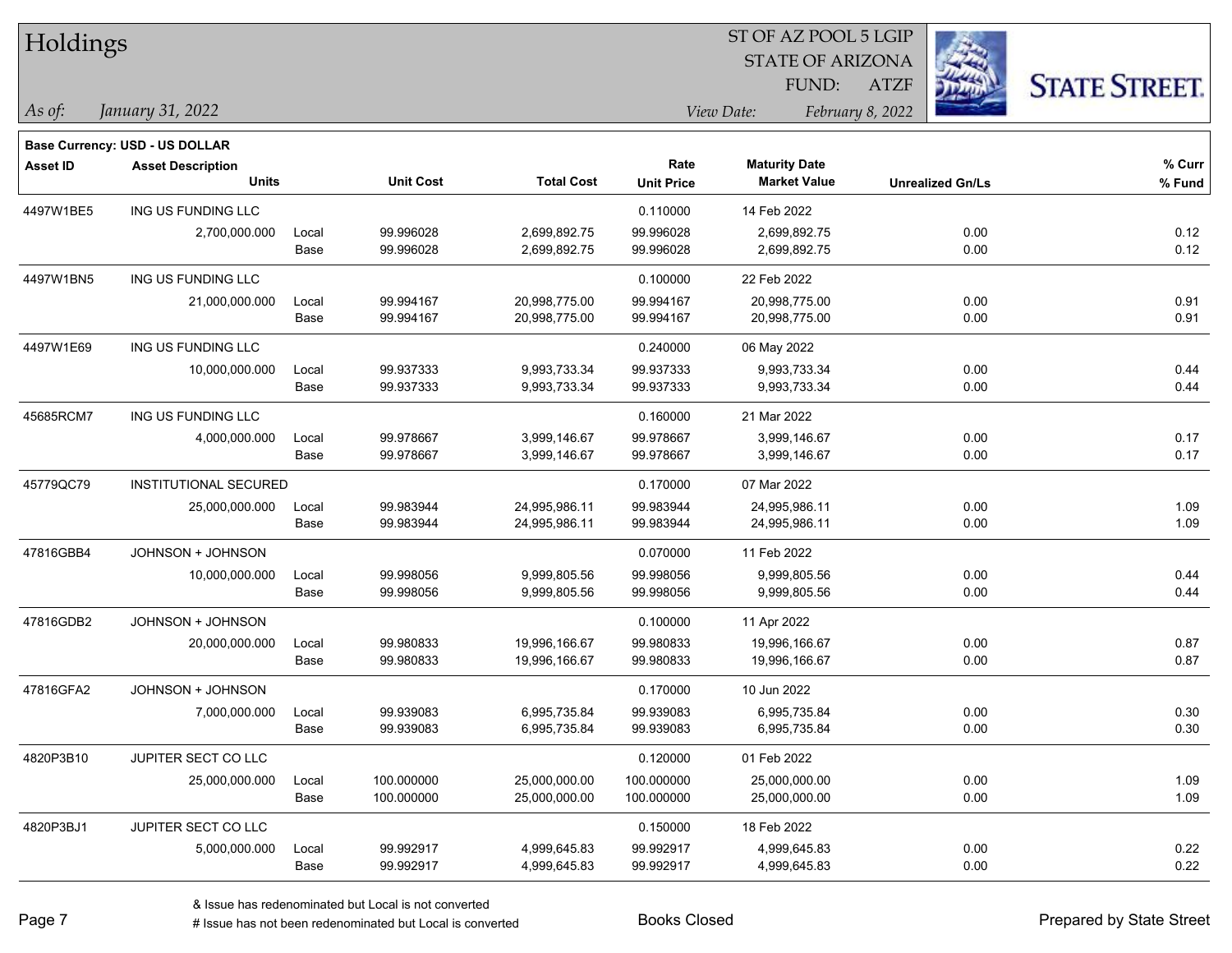| Holdings        |                                       |       |                  |                   |                   | ST OF AZ POOL 5 LGIP    |                         |      |                      |
|-----------------|---------------------------------------|-------|------------------|-------------------|-------------------|-------------------------|-------------------------|------|----------------------|
|                 |                                       |       |                  |                   |                   | <b>STATE OF ARIZONA</b> |                         |      |                      |
|                 |                                       |       |                  |                   |                   | FUND:                   | <b>ATZF</b>             |      | <b>STATE STREET.</b> |
| As of:          | January 31, 2022                      |       |                  |                   |                   | View Date:              | February 8, 2022        |      |                      |
|                 | <b>Base Currency: USD - US DOLLAR</b> |       |                  |                   |                   |                         |                         |      |                      |
| <b>Asset ID</b> | <b>Asset Description</b>              |       |                  |                   | Rate              | <b>Maturity Date</b>    |                         |      | % Curr               |
|                 | <b>Units</b>                          |       | <b>Unit Cost</b> | <b>Total Cost</b> | <b>Unit Price</b> | <b>Market Value</b>     | <b>Unrealized Gn/Ls</b> |      | % Fund               |
| 4820P3CB7       | JUPITER SECT CO LLC                   |       |                  |                   | 0.160000          | 11 Mar 2022             |                         |      |                      |
|                 | 20,000,000.000                        | Local | 99.983111        | 19,996,622.22     | 99.983111         | 19,996,622.22           |                         | 0.00 | 0.87                 |
|                 |                                       | Base  | 99.983111        | 19,996,622.22     | 99.983111         | 19,996,622.22           |                         | 0.00 | 0.87                 |
| 52953BB36       | LEXINGTN PKR CAP CO LL                |       |                  |                   | 0.150000          | 03 Feb 2022             |                         |      |                      |
|                 | 5,000,000.000                         | Local | 99.999167        | 4,999,958.33      | 99.999167         | 4,999,958.33            |                         | 0.00 | 0.22                 |
|                 |                                       | Base  | 99.999167        | 4,999,958.33      | 99.999167         | 4,999,958.33            |                         | 0.00 | 0.22                 |
| 52953BBQ5       | LEXINGTN PKR CAP CO LL                |       |                  |                   | 0.200000          | 24 Feb 2022             |                         |      |                      |
|                 | 20,000,000.000                        | Local | 99.987222        | 19,997,444.44     | 99.987222         | 19,997,444.44           |                         | 0.00 | 0.87                 |
|                 |                                       | Base  | 99.987222        | 19,997,444.44     | 99.987222         | 19,997,444.44           |                         | 0.00 | 0.87                 |
| 53127UBU3       | LIBERTY FUNDING LLC                   |       |                  |                   | 0.140000          | 28 Feb 2022             |                         |      |                      |
|                 | 25,000,000.000                        | Local | 99.989500        | 24,997,375.00     | 99.989500         | 24,997,375.00           |                         | 0.00 | 1.09                 |
|                 |                                       | Base  | 99.989500        | 24,997,375.00     | 99.989500         | 24,997,375.00           |                         | 0.00 | 1.09                 |
| 53127UDJ6       | <b>LIBERTY FUNDING LLC</b>            |       |                  |                   | 0.230000          | 18 Apr 2022             |                         |      |                      |
|                 | 15,000,000.000                        | Local | 99.951444        | 14,992,716.67     | 99.951444         | 14,992,716.67           |                         | 0.00 | 0.65                 |
|                 |                                       | Base  | 99.951444        | 14,992,716.67     | 99.951444         | 14,992,716.67           |                         | 0.00 | 0.65                 |
| 53127UDJ6       | <b>LIBERTY FUNDING LLC</b>            |       |                  |                   | 0.250000          | 18 Apr 2022             |                         |      |                      |
|                 | 9,500,000.000                         | Local | 99.947222        | 9,494,986.11      | 99.947222         | 9,494,986.11            |                         | 0.00 | 0.41                 |
|                 |                                       | Base  | 99.947222        | 9,494,986.11      | 99.947222         | 9,494,986.11            |                         | 0.00 | 0.41                 |
| 56274MBH4       | MANHATTAN ASSET FDG.                  |       |                  |                   | 0.160000          | 17 Feb 2022             |                         |      |                      |
|                 | 15,000,000.000                        | Local | 99.992889        | 14,998,933.33     | 99.992889         | 14,998,933.33           |                         | 0.00 | 0.65                 |
|                 |                                       | Base  | 99.992889        | 14,998,933.33     | 99.992889         | 14,998,933.33           |                         | 0.00 | 0.65                 |
| 56274ME57       | <b>MANHATTAN ASSET FDG.</b>           |       |                  |                   | 0.280000          | 05 May 2022             |                         |      |                      |
|                 | 15,000,000.000                        | Local | 99.927667        | 14,989,150.00     | 99.927667         | 14,989,150.00           |                         | 0.00 | 0.65                 |
|                 |                                       | Base  | 99.927667        | 14,989,150.00     | 99.927667         | 14,989,150.00           |                         | 0.00 | 0.65                 |
| 57576KBN8       | MASSACHUSETTS MUT LIFE INS CO         |       |                  |                   | 0.080000          | 22 Feb 2022             |                         |      |                      |
|                 | 10,000,000.000                        | Local | 99.995333        | 9,999,533.33      | 99.995333         | 9,999,533.33            |                         | 0.00 | 0.44                 |
|                 |                                       | Base  | 99.995333        | 9,999,533.33      | 99.995333         | 9,999,533.33            |                         | 0.00 | 0.44                 |
| 59157UD49       | METLIFE SHORT TERM FDG                |       |                  |                   | 0.160000          | 04 Apr 2022             |                         |      |                      |
|                 | 15,000,000.000                        | Local | 99.972444        | 14,995,866.66     | 99.972444         | 14,995,866.66           |                         | 0.00 | 0.65                 |
|                 |                                       | Base  | 99.972444        | 14,995,866.66     | 99.972444         | 14,995,866.66           |                         | 0.00 | 0.65                 |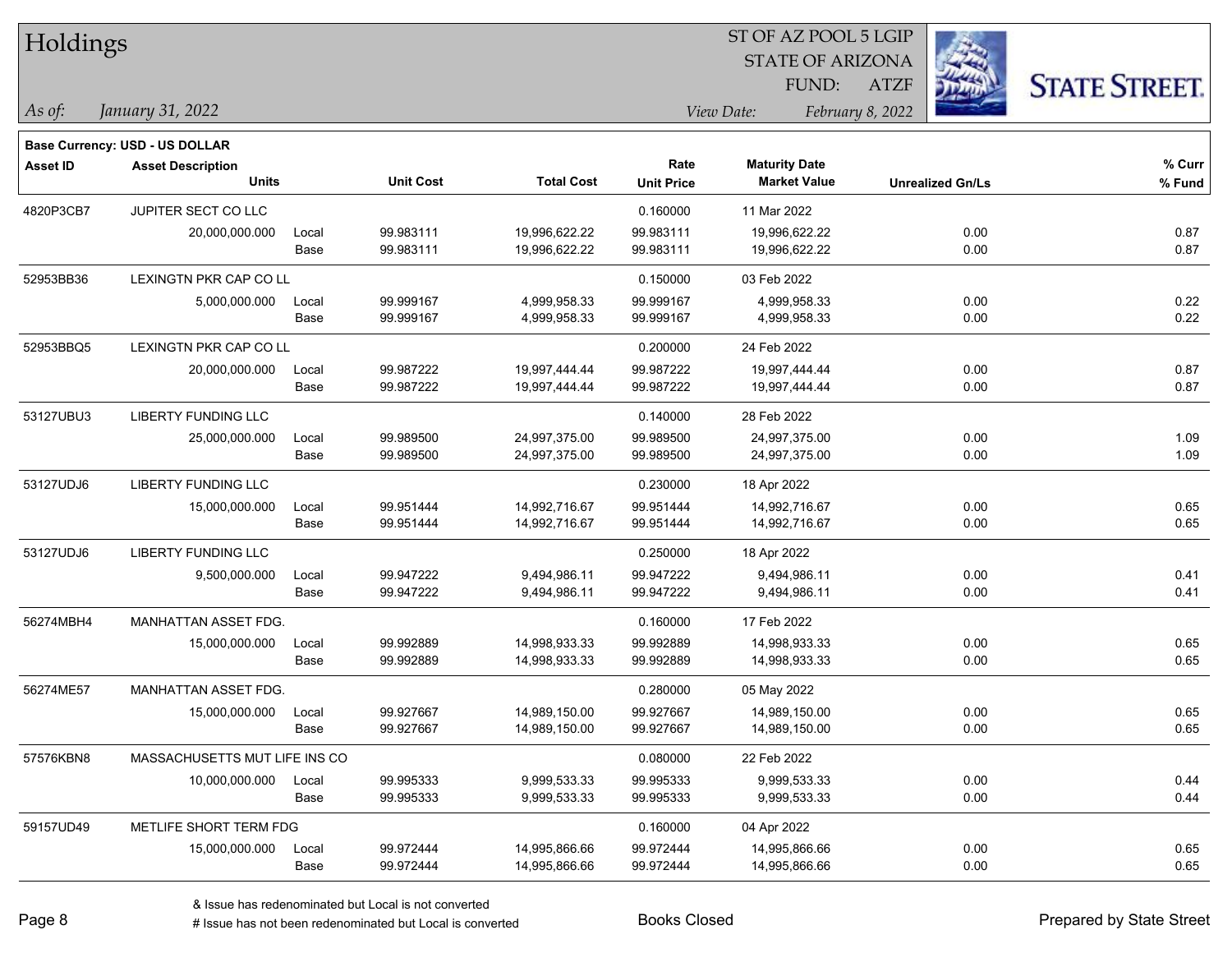| Holdings        |                                       |       |                  |                   |                   | ST OF AZ POOL 5 LGIP    |                         |                      |
|-----------------|---------------------------------------|-------|------------------|-------------------|-------------------|-------------------------|-------------------------|----------------------|
|                 |                                       |       |                  |                   |                   | <b>STATE OF ARIZONA</b> |                         |                      |
|                 |                                       |       |                  |                   |                   | FUND:                   | <b>ATZF</b>             | <b>STATE STREET.</b> |
| As of:          | January 31, 2022                      |       |                  |                   |                   | View Date:              | February 8, 2022        |                      |
|                 | <b>Base Currency: USD - US DOLLAR</b> |       |                  |                   |                   |                         |                         |                      |
| <b>Asset ID</b> | <b>Asset Description</b>              |       |                  |                   | Rate              | <b>Maturity Date</b>    |                         | % Curr               |
|                 | <b>Units</b>                          |       | <b>Unit Cost</b> | <b>Total Cost</b> | <b>Unit Price</b> | <b>Market Value</b>     | <b>Unrealized Gn/Ls</b> | % Fund               |
| 59157UDB3       | METLIFE SHORT TERM FDG                |       |                  |                   | 0.120000          | 11 Apr 2022             |                         |                      |
|                 | 10,000,000.000                        | Local | 99.977000        | 9,997,700.00      | 99.977000         | 9,997,700.00            | 0.00                    | 0.44                 |
|                 |                                       | Base  | 99.977000        | 9,997,700.00      | 99.977000         | 9,997,700.00            | 0.00                    | 0.44                 |
| 59157UEG1       | METLIFE SHORT TERM FDG                |       |                  |                   | 0.155000          | 16 May 2022             |                         |                      |
|                 | 10,000,000.000                        | Local | 99.955222        | 9,995,522.22      | 99.955222         | 9,995,522.22            | 0.00                    | 0.44                 |
|                 |                                       | Base  | 99.955222        | 9,995,522.22      | 99.955222         | 9,995,522.22            | 0.00                    | 0.44                 |
| 62455BB20       | <b>MOUNTCLIFF</b>                     |       |                  |                   | 0.150000          | 02 Feb 2022             |                         |                      |
|                 | 15,000,000.000                        | Local | 99.999583        | 14,999,937.50     | 99.999583         | 14,999,937.50           | 0.00                    | 0.65                 |
|                 |                                       | Base  | 99.999583        | 14,999,937.50     | 99.999583         | 14,999,937.50           | 0.00                    | 0.65                 |
| 62455BC11       | <b>MOUNTCLIFF</b>                     |       |                  |                   | 0.200000          | 01 Mar 2022             |                         |                      |
|                 | 20,000,000.000                        | Local | 99.984444        | 19,996,888.89     | 99.984444         | 19,996,888.89           | 0.00                    | 0.87                 |
|                 |                                       | Base  | 99.984444        | 19,996,888.89     | 99.984444         | 19,996,888.89           | 0.00                    | 0.87                 |
| 62455BC94       | <b>MOUNTCLIFF</b>                     |       |                  |                   | 0.250000          | 09 Mar 2022             |                         |                      |
|                 | 15,000,000.000                        | Local | 99.975000        | 14,996,250.00     | 99.975000         | 14,996,250.00           | 0.00                    | 0.65                 |
|                 |                                       | Base  | 99.975000        | 14,996,250.00     | 99.975000         | 14,996,250.00           | 0.00                    | 0.65                 |
| 63307MCU1       | NATIONAL BK OF CANAD                  |       |                  |                   | 0.210000          | 28 Mar 2022             |                         |                      |
|                 | 25,000,000.000                        | Local | 99.967917        | 24,991,979.17     | 99.967917         | 24,991,979.17           | 0.00                    | 1.09                 |
|                 |                                       | Base  | 99.967917        | 24,991,979.17     | 99.967917         | 24,991,979.17           | 0.00                    | 1.09                 |
| 63307MDJ5       | NATIONAL BK OF CANAD                  |       |                  |                   | 0.160000          | 18 Apr 2022             |                         |                      |
|                 | 25,000,000.000                        | Local | 99.966222        | 24,991,555.55     | 99.966222         | 24,991,555.55           | 0.00                    | 1.09                 |
|                 |                                       | Base  | 99.966222        | 24,991,555.55     | 99.966222         | 24,991,555.55           | 0.00                    | 1.09                 |
| 63763QB22       | NATIONAL SECS CLEARING                |       |                  |                   | 0.090000          | 02 Feb 2022             |                         |                      |
|                 | 25,000,000.000                        | Local | 99.999750        | 24,999,937.50     | 99.999750         | 24,999,937.50           | 0.00                    | 1.09                 |
|                 |                                       | Base  | 99.999750        | 24,999,937.50     | 99.999750         | 24,999,937.50           | 0.00                    | 1.09                 |
| 63763QC21       | NATIONAL SECS CLEARING                |       |                  |                   | 0.110000          | 02 Mar 2022             |                         |                      |
|                 | 25,000,000.000                        | Local | 99.991139        | 24,997,784.72     | 99.991139         | 24,997,784.72           | 0.00                    | 1.09                 |
|                 |                                       | Base  | 99.991139        | 24,997,784.72     | 99.991139         | 24,997,784.72           | 0.00                    | 1.09                 |
| 64951XB19       | NEW YORK LFE CAP COR                  |       |                  |                   | 0.070000          | 01 Feb 2022             |                         |                      |
|                 | 20,000,000.000                        | Local | 100.000000       | 20,000,000.00     | 100.000000        | 20,000,000.00           | 0.00                    | 0.87                 |
|                 |                                       | Base  | 100.000000       | 20,000,000.00     | 100.000000        | 20,000,000.00           | 0.00                    | 0.87                 |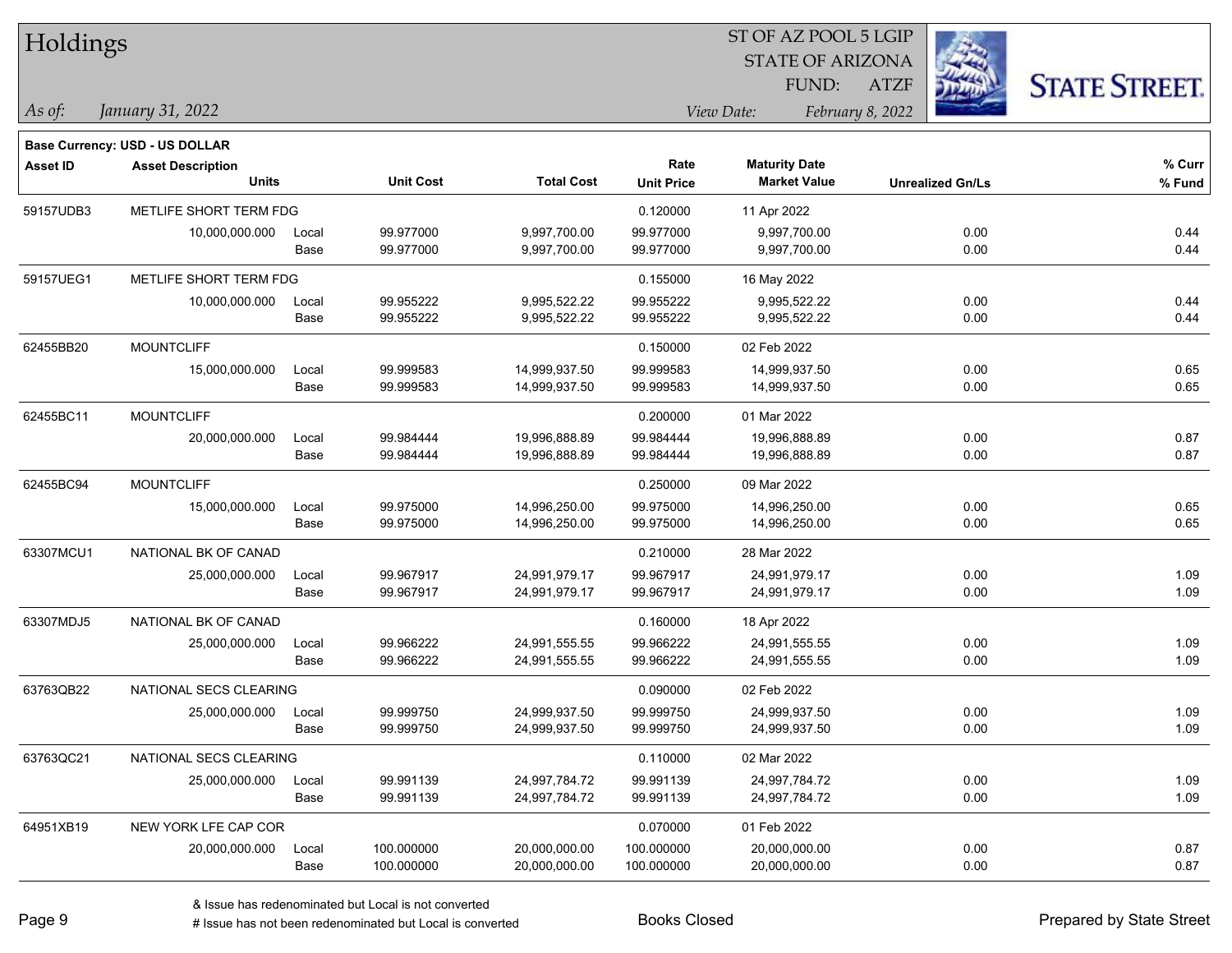| Holdings        |                                       |       |                  |                   | 51 OF AZ POOL 5 LGIP |                         |                         |                     |  |  |
|-----------------|---------------------------------------|-------|------------------|-------------------|----------------------|-------------------------|-------------------------|---------------------|--|--|
|                 |                                       |       |                  |                   |                      | <b>STATE OF ARIZONA</b> | 23                      |                     |  |  |
|                 |                                       |       |                  |                   |                      | FUND:                   | <b>ATZF</b>             | <b>STATE STREET</b> |  |  |
| As of:          | January 31, 2022                      |       |                  |                   |                      | View Date:              | February 8, 2022        |                     |  |  |
|                 | <b>Base Currency: USD - US DOLLAR</b> |       |                  |                   |                      |                         |                         |                     |  |  |
| <b>Asset ID</b> | <b>Asset Description</b>              |       |                  |                   | Rate                 | <b>Maturity Date</b>    |                         | % Curr              |  |  |
|                 | <b>Units</b>                          |       | <b>Unit Cost</b> | <b>Total Cost</b> | <b>Unit Price</b>    | <b>Market Value</b>     | <b>Unrealized Gn/Ls</b> | % Fund              |  |  |
| 64951XC34       | NEW YORK LFE CAP COR                  |       |                  |                   | 0.090000             | 03 Mar 2022             |                         |                     |  |  |
|                 | 15,000,000.000                        | Local | 99.992500        | 14,998,875.00     | 99.992500            | 14,998,875.00           | 0.00                    | 0.65                |  |  |
|                 |                                       | Base  | 99.992500        | 14,998,875.00     | 99.992500            | 14,998,875.00           | 0.00                    | 0.65                |  |  |
| 64951XCU4       | NEW YORK LFE CAP COR                  |       |                  |                   | 0.080000             | 28 Mar 2022             |                         |                     |  |  |
|                 | 9,513,000.000                         | Local | 99.987778        | 9,511,837.30      | 99.987778            | 9,511,837.30            | 0.00                    | 0.41                |  |  |
|                 |                                       | Base  | 99.987778        | 9,511,837.30      | 99.987778            | 9,511,837.30            | 0.00                    | 0.41                |  |  |
| 64951XD58       | NEW YORK LFE CAP COR                  |       |                  |                   | 0.110000             | 05 Apr 2022             |                         |                     |  |  |
|                 | 10,000,000.000                        | Local | 99.980750        | 9,998,075.00      | 99.980750            | 9,998,075.00            | 0.00                    | 0.44                |  |  |
|                 |                                       | Base  | 99.980750        | 9,998,075.00      | 99.980750            | 9,998,075.00            | 0.00                    | 0.44                |  |  |
| 6698M5CE7       | <b>NOVARTIS FNC CRP</b>               |       |                  |                   | 0.070000             | 14 Mar 2022             |                         |                     |  |  |
|                 | 10,000,000.000                        | Local | 99.992028        | 9,999,202.78      | 99.992028            | 9,999,202.78            | 0.00                    | 0.44                |  |  |
|                 |                                       | Base  | 99.992028        | 9,999,202.78      | 99.992028            | 9,999,202.78            | 0.00                    | 0.44                |  |  |
| 67983UBN2       | OLD LINE FUNDING LLC                  |       |                  |                   | 0.140000             | 22 Feb 2022             |                         |                     |  |  |
|                 | 7,575,000.000                         | Local | 99.991833        | 7,574,381.37      | 99.991833            | 7,574,381.37            | 0.00                    | 0.33                |  |  |
|                 |                                       | Base  | 99.991833        | 7,574,381.37      | 99.991833            | 7,574,381.37            | 0.00                    | 0.33                |  |  |
| 67983UCF8       | OLD LINE FUNDING LLC                  |       |                  |                   | 0.150000             | 15 Mar 2022             |                         |                     |  |  |
|                 | 20,000,000.000                        | Local | 99.982500        | 19,996,500.00     | 99.982500            | 19,996,500.00           | 0.00                    | 0.87                |  |  |
|                 |                                       | Base  | 99.982500        | 19,996,500.00     | 99.982500            | 19,996,500.00           | 0.00                    | 0.87                |  |  |
| 67983UCW1       | OLD LINE FUNDING LLC                  |       |                  |                   | 0.220000             | 30 Mar 2022             |                         |                     |  |  |
|                 | 20,000,000.000                        | Local | 99.965167        | 19,993,033.34     | 99.965167            | 19,993,033.34           | 0.00                    | 0.87                |  |  |
|                 |                                       | Base  | 99.965167        | 19,993,033.34     | 99.965167            | 19,993,033.34           | 0.00                    | 0.87                |  |  |
| 74271UC16       | PROCTOR GAMBLE AND CO                 |       |                  |                   | 0.070000             | 01 Mar 2022             |                         |                     |  |  |
|                 | 25,000,000.000                        | Local | 99.994556        | 24,998,638.89     | 99.994556            | 24,998,638.89           | 0.00                    | 1.09                |  |  |
|                 |                                       | Base  | 99.994556        | 24,998,638.89     | 99.994556            | 24,998,638.89           | 0.00                    | 1.09                |  |  |
| 74271UDS6       | PROCTOR GAMBLE AND CO                 |       |                  |                   | 0.180000             | 26 Apr 2022             |                         |                     |  |  |
|                 | 10,000,000.000                        | Local | 99.958000        | 9,995,800.00      | 99.958000            | 9,995,800.00            | 0.00                    | 0.44                |  |  |
|                 |                                       | Base  | 99.958000        | 9,995,800.00      | 99.958000            | 9,995,800.00            | 0.00                    | 0.44                |  |  |
| 78009BCU4       | ROYAL BK OF CANADA                    |       |                  |                   | 0.150000             | 28 Mar 2022             |                         |                     |  |  |
|                 | 20.000.000.000                        | Local | 99.977083        | 19,995,416.67     | 99.977083            | 19,995,416.67           | 0.00                    | 0.87                |  |  |
|                 |                                       | Base  | 99.977083        | 19,995,416.67     | 99.977083            | 19,995,416.67           | 0.00                    | 0.87                |  |  |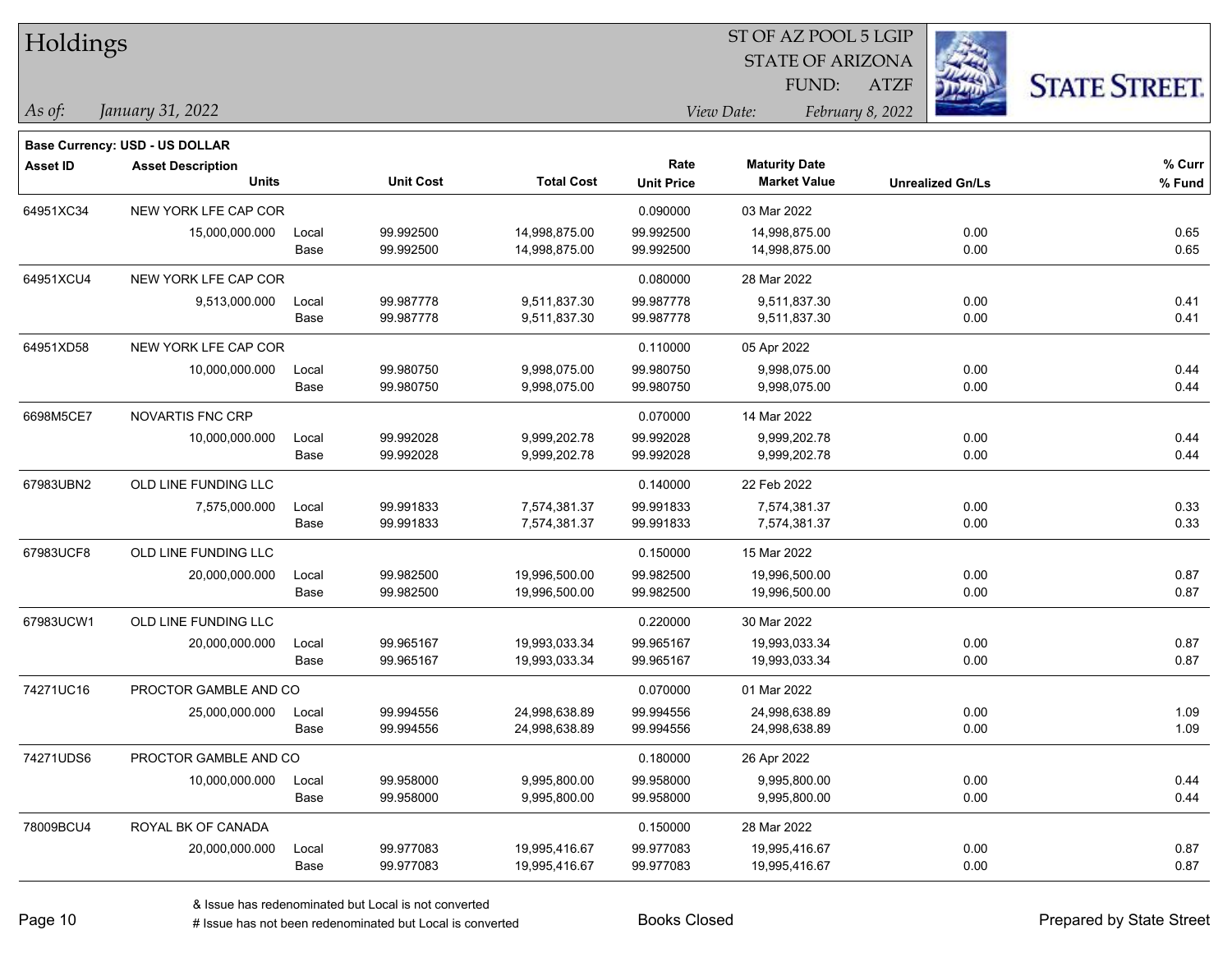| Holdings        |                                          |               |                          |                                |                           |                                             | ST OF AZ POOL 5 LGIP |                         |                      |
|-----------------|------------------------------------------|---------------|--------------------------|--------------------------------|---------------------------|---------------------------------------------|----------------------|-------------------------|----------------------|
|                 |                                          |               |                          |                                |                           | <b>STATE OF ARIZONA</b>                     |                      |                         |                      |
|                 |                                          |               |                          |                                |                           | FUND:                                       | <b>ATZF</b>          |                         | <b>STATE STREET.</b> |
| As of:          | January 31, 2022                         |               |                          |                                |                           | View Date:                                  | February 8, 2022     |                         |                      |
|                 |                                          |               |                          |                                |                           |                                             |                      |                         |                      |
|                 | Base Currency: USD - US DOLLAR           |               |                          |                                |                           |                                             |                      |                         |                      |
| <b>Asset ID</b> | <b>Asset Description</b><br><b>Units</b> |               | <b>Unit Cost</b>         | <b>Total Cost</b>              | Rate<br><b>Unit Price</b> | <b>Maturity Date</b><br><b>Market Value</b> |                      | <b>Unrealized Gn/Ls</b> | % Curr<br>% Fund     |
|                 | ROYAL BK OF CANADA                       |               |                          |                                |                           |                                             |                      |                         |                      |
| 78012U2C8       |                                          |               |                          |                                | 0.300000                  | 01 Dec 2022                                 |                      |                         |                      |
|                 | 10,000,000.000                           | Local<br>Base | 100.000000<br>100.000000 | 10,000,000.00<br>10,000,000.00 | 100.000000<br>100.000000  | 10,000,000.00<br>10,000,000.00              |                      | 0.00<br>0.00            | 0.44<br>0.44         |
|                 |                                          |               |                          |                                |                           |                                             |                      |                         |                      |
| 8010M3CX6       | <b>SANOFI</b>                            |               |                          |                                | 0.120000                  | 31 Mar 2022                                 |                      |                         |                      |
|                 | 25,000,000.000                           | Local<br>Base | 99.980667<br>99.980667   | 24,995,166.67<br>24,995,166.67 | 99.980667<br>99.980667    | 24,995,166.67<br>24,995,166.67              |                      | 0.00<br>0.00            | 1.09<br>1.09         |
|                 |                                          |               |                          |                                |                           |                                             |                      |                         |                      |
| 8085A3DC6       | <b>SCHWAB CHARLES CORP</b>               |               |                          |                                | 0.150000                  | 12 Apr 2022                                 |                      |                         |                      |
|                 | 4,650,000.000                            | Local<br>Base | 99.970833<br>99.970833   | 4,648,643.75<br>4,648,643.75   | 99.970833<br>99.970833    | 4,648,643.75<br>4,648,643.75                |                      | 0.00<br>0.00            | 0.20<br>0.20         |
|                 |                                          |               |                          |                                |                           |                                             |                      |                         |                      |
| 82124MBG4       | SHEFFIELD RECEIVABLE                     |               |                          |                                | 0.140000                  | 16 Feb 2022                                 |                      |                         |                      |
|                 | 25,000,000.000                           | Local         | 99.994167                | 24,998,541.67                  | 99.994167                 | 24,998,541.67                               |                      | 0.00                    | 1.09                 |
|                 |                                          | Base          | 99.994167                | 24,998,541.67                  | 99.994167                 | 24,998,541.67                               |                      | 0.00                    | 1.09                 |
| 82124MBJ8       | SHEFFIELD RECEIVABLE                     |               |                          |                                | 0.150000                  | 18 Feb 2022                                 |                      |                         |                      |
|                 | 25,000,000.000                           | Local         | 99.992917                | 24,998,229.17                  | 99.992917                 | 24,998,229.17                               |                      | 0.00                    | 1.09                 |
|                 |                                          | Base          | 99.992917                | 24,998,229.17                  | 99.992917                 | 24,998,229.17                               |                      | 0.00                    | 1.09                 |
| 86562LB92       | SUMITOMO MTSU BKG CORP                   |               |                          |                                | 0.140000                  | 09 Feb 2022                                 |                      |                         |                      |
|                 | 15,075,000.000                           | Local         | 99.996889                | 15,074,531.00                  | 99.996889                 | 15,074,531.00                               |                      | 0.00                    | 0.66                 |
|                 |                                          | Base          | 99.996889                | 15,074,531.00                  | 99.996889                 | 15,074,531.00                               |                      | 0.00                    | 0.66                 |
| 86563HE55       | SUMITOMO MITSUI TRUST NY                 |               |                          |                                | 0.240000                  | 05 May 2022                                 |                      |                         |                      |
|                 | 15,000,000.000                           | Local         | 99.938000                | 14,990,700.00                  | 99.938000                 | 14,990,700.00                               |                      | 0.00                    | 0.65                 |
|                 |                                          | Base          | 99.938000                | 14,990,700.00                  | 99.938000                 | 14,990,700.00                               |                      | 0.00                    | 0.65                 |
| 86564G6V8       | SUMITOMO MITSUI TRUST NY                 |               |                          |                                | 0.230000                  | 31 Mar 2022                                 |                      |                         |                      |
|                 | 25,000,000.000                           | Local         | 100.000000               | 25,000,000.00                  | 100.000000                | 25,000,000.00                               |                      | 0.00                    | 1.09                 |
|                 |                                          | Base          | 100.000000               | 25,000,000.00                  | 100.000000                | 25,000,000.00                               |                      | 0.00                    | 1.09                 |
| 88602UB90       | THUNDER BAY FNDNG LLC                    |               |                          |                                | 0.130000                  | 09 Feb 2022                                 |                      |                         |                      |
|                 | 8,337,000.000                            | Local         | 99.997111                | 8,336,759.15                   | 99.997111                 | 8,336,759.15                                |                      | 0.00                    | 0.36                 |
|                 |                                          | Base          | 99.997111                | 8,336,759.15                   | 99.997111                 | 8,336,759.15                                |                      | 0.00                    | 0.36                 |
| 88602UBQ2       | THUNDER BAY FNDNG LLC                    |               |                          |                                | 0.010000                  | 24 Feb 2022                                 |                      |                         |                      |
|                 | 15,000,000.000                           | Local         | 99.989778                | 14,998,466.68                  | 99.989778                 | 14,998,466.68                               |                      | 0.00                    | 0.65                 |
|                 |                                          | Base          | 99.989778                | 14,998,466.68                  | 99.989778                 | 14,998,466.68                               |                      | 0.00                    | 0.65                 |

# Issue has not been redenominated but Local is converted Books Closed Prepared by State Street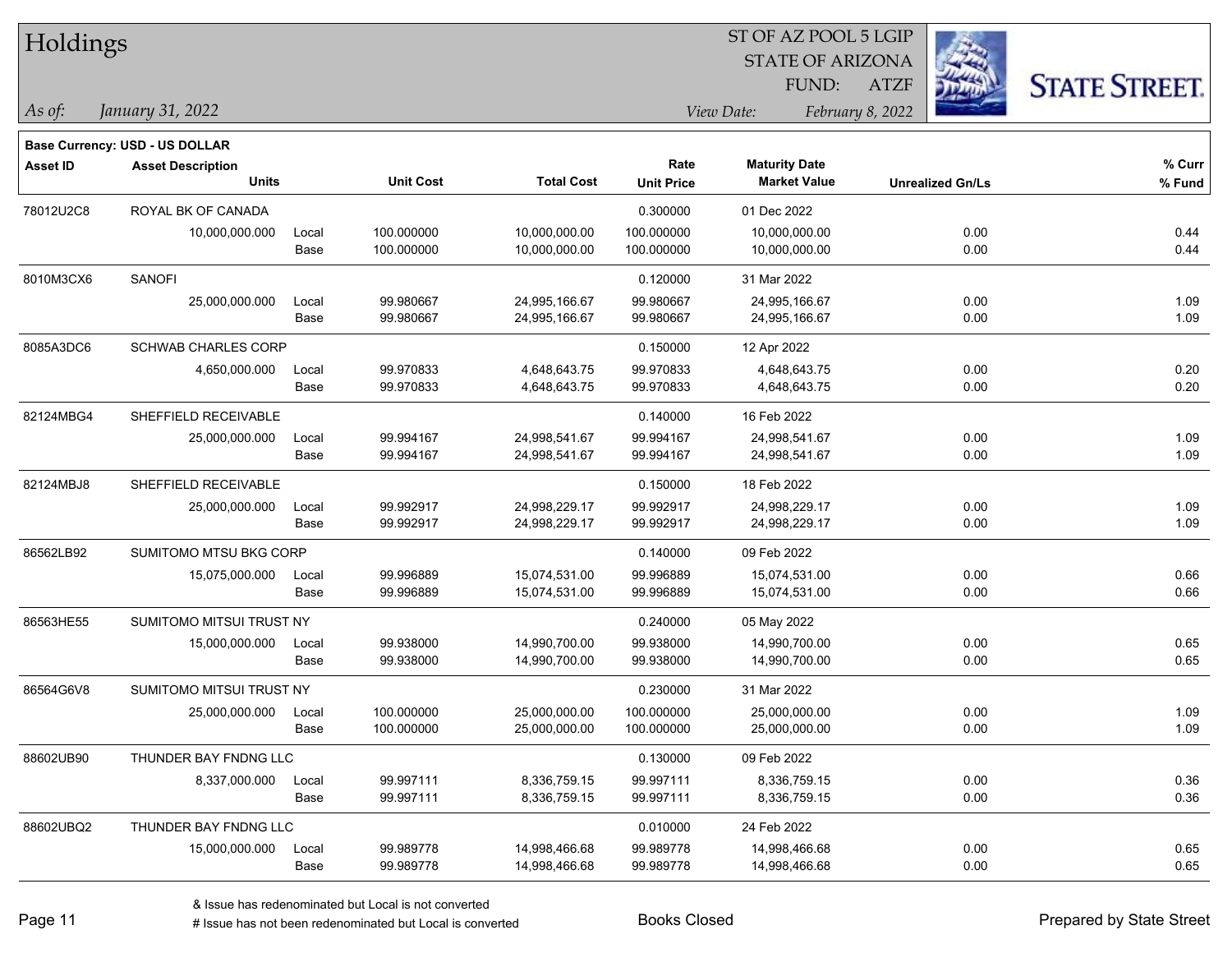| Holdings  |                                       |       |                  |                   | SI OF AZ POOL 5 LGIP |                         |                         |                      |  |  |
|-----------|---------------------------------------|-------|------------------|-------------------|----------------------|-------------------------|-------------------------|----------------------|--|--|
|           |                                       |       |                  |                   |                      | <b>STATE OF ARIZONA</b> | Ź,                      |                      |  |  |
|           |                                       |       |                  |                   |                      | FUND:                   | <b>ATZF</b>             | <b>STATE STREET.</b> |  |  |
|           | January 31, 2022                      |       |                  |                   |                      |                         |                         |                      |  |  |
| As of:    |                                       |       |                  |                   |                      | View Date:              | February 8, 2022        |                      |  |  |
|           | <b>Base Currency: USD - US DOLLAR</b> |       |                  |                   |                      |                         |                         |                      |  |  |
| Asset ID  | <b>Asset Description</b>              |       |                  |                   | Rate                 | <b>Maturity Date</b>    |                         | % Curr               |  |  |
|           | <b>Units</b>                          |       | <b>Unit Cost</b> | <b>Total Cost</b> | <b>Unit Price</b>    | <b>Market Value</b>     | <b>Unrealized Gn/Ls</b> | % Fund               |  |  |
| 88602UD64 | THUNDER BAY FNDNG LLC                 |       |                  |                   | 0.150000             | 06 Apr 2022             |                         |                      |  |  |
|           | 15,000,000.000                        | Local | 99.973333        | 14,996,000.00     | 99.973333            | 14,996,000.00           | 0.00                    | 0.65                 |  |  |
|           |                                       | Base  | 99.973333        | 14,996,000.00     | 99.973333            | 14,996,000.00           | 0.00                    | 0.65                 |  |  |
| 88602UE30 | THUNDER BAY FNDNG LLC                 |       |                  |                   | 0.200000             | 03 May 2022             |                         |                      |  |  |
|           | 10,000,000.000                        | Local | 99.949444        | 9,994,944.44      | 99.949444            | 9,994,944.44            | 0.00                    | 0.44                 |  |  |
|           |                                       | Base  | 99.949444        | 9,994,944.44      | 99.949444            | 9,994,944.44            | 0.00                    | 0.44                 |  |  |
| 89119BBR6 | <b>TORONTO DOMINION BANK</b>          |       |                  |                   | 0.200000             | 25 Feb 2022             |                         |                      |  |  |
|           | 23,000,000.000                        | Local | 99.986667        | 22,996,933.33     | 99.986667            | 22,996,933.33           | 0.00                    | 1.00                 |  |  |
|           |                                       | Base  | 99.986667        | 22,996,933.33     | 99.986667            | 22,996,933.33           | 0.00                    | 1.00                 |  |  |
| 89119BD45 | <b>TORONTO DOMINION BANK</b>          |       |                  |                   | 0.220000             | 04 Apr 2022             |                         |                      |  |  |
|           | 10,000,000.000                        | Local | 99.962111        | 9,996,211.11      | 99.962111            | 9,996,211.11            | 0.00                    | 0.44                 |  |  |
|           |                                       | Base  | 99.962111        | 9,996,211.11      | 99.962111            | 9,996,211.11            | 0.00                    | 0.44                 |  |  |
| 89119BE28 | <b>TORONTO DOMINION BANK</b>          |       |                  |                   | 0.170000             | 02 May 2022             |                         |                      |  |  |
|           | 10,000,000.000                        | Local | 99.957500        | 9,995,750.00      | 99.957500            | 9,995,750.00            | 0.00                    | 0.44                 |  |  |
|           |                                       | Base  | 99.957500        | 9,995,750.00      | 99.957500            | 9,995,750.00            | 0.00                    | 0.44                 |  |  |
| 89119BFV3 | <b>TORONTO DOMINION BANK</b>          |       |                  |                   | 0.205000             | 29 Jun 2022             |                         |                      |  |  |
|           | 7,500,000.000                         | Local | 99.915722        | 7,493,679.17      | 99.915722            | 7,493,679.17            | 0.00                    | 0.33                 |  |  |
|           |                                       | Base  | 99.915722        | 7,493,679.17      | 99.915722            | 7,493,679.17            | 0.00                    | 0.33                 |  |  |
| 89233HCR3 | <b>TOYOTA MOTOR CREDIT</b>            |       |                  |                   | 0.170000             | 25 Mar 2022             |                         |                      |  |  |
|           | 25,000,000.000                        | Local | 99.975444        | 24,993,861.11     | 99.975444            | 24,993,861.11           | 0.00                    | 1.09                 |  |  |
|           |                                       | Base  | 99.975444        | 24,993,861.11     | 99.975444            | 24,993,861.11           | 0.00                    | 1.09                 |  |  |
| 89233HF25 | <b>TOYOTA MOTOR CREDIT</b>            |       |                  |                   | 0.290000             | 02 Jun 2022             |                         |                      |  |  |
|           | 25,000,000.000                        | Local | 99.902528        | 24,975,631.95     | 99.902528            | 24,975,631.95           | 0.00                    | 1.09                 |  |  |
|           |                                       | Base  | 99.902528        | 24,975,631.95     | 99.902528            | 24,975,631.95           | 0.00                    | 1.09                 |  |  |
| 90328BCH2 | USAA CAPITAL CORP                     |       |                  |                   | 0.100000             | 17 Mar 2022             |                         |                      |  |  |
|           | 15,000,000.000                        | Local | 99.987778        | 14,998,166.66     | 99.987778            | 14,998,166.66           | 0.00                    | 0.65                 |  |  |
|           |                                       | Base  | 99.987778        | 14,998,166.66     | 99.987778            | 14,998,166.66           | 0.00                    | 0.65                 |  |  |
| 92646LC16 | <b>VICTORY RECEIVABLES</b>            |       |                  |                   | 0.190000             | 01 Mar 2022             |                         |                      |  |  |
|           | 20,000,000.000                        | Local | 99.985222        | 19,997,044.44     | 99.985222            | 19,997,044.44           | 0.00                    | 0.87                 |  |  |
|           |                                       | Base  | 99.985222        | 19,997,044.44     | 99.985222            | 19,997,044.44           | 0.00                    | 0.87                 |  |  |
|           |                                       |       |                  |                   |                      |                         |                         |                      |  |  |

 $\overline{S}$   $\overline{S}$   $\overline{S}$   $\overline{S}$   $\overline{S}$   $\overline{S}$   $\overline{S}$   $\overline{S}$   $\overline{S}$   $\overline{S}$   $\overline{S}$   $\overline{S}$   $\overline{S}$   $\overline{S}$   $\overline{S}$   $\overline{S}$   $\overline{S}$   $\overline{S}$   $\overline{S}$   $\overline{S}$   $\overline{S}$   $\overline{S}$   $\overline{S}$   $\overline{S}$   $\overline{$ 

٦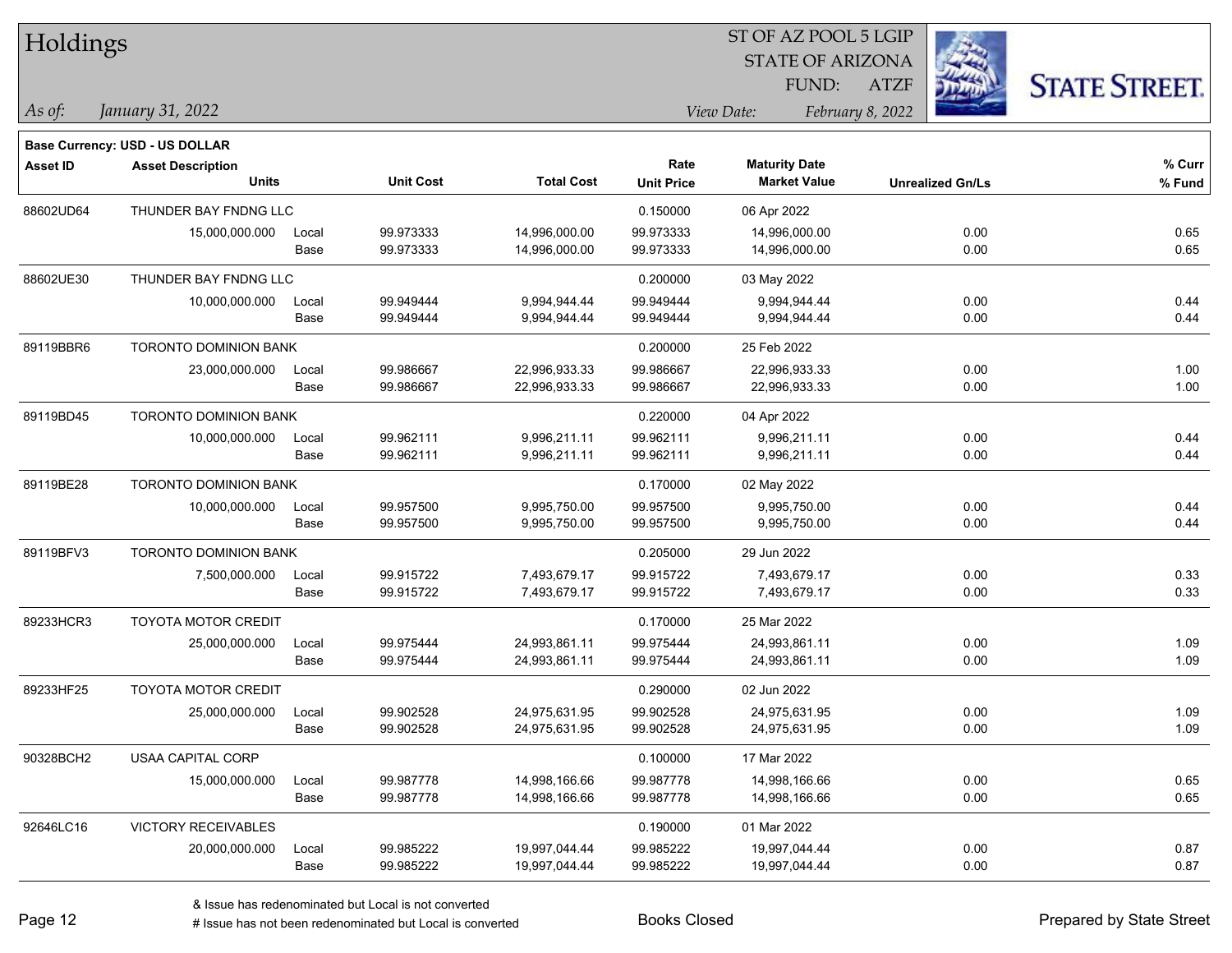|                        | Holdings                       |       |                                                      |                   |                   | ST OF AZ POOL 5 LGIP    |                  |                         |                      |
|------------------------|--------------------------------|-------|------------------------------------------------------|-------------------|-------------------|-------------------------|------------------|-------------------------|----------------------|
|                        |                                |       |                                                      |                   |                   | <b>STATE OF ARIZONA</b> |                  |                         |                      |
|                        |                                |       |                                                      |                   |                   | FUND:                   | <b>ATZF</b>      |                         | <b>STATE STREET.</b> |
| As of:                 | January 31, 2022               |       |                                                      |                   |                   | View Date:              | February 8, 2022 |                         |                      |
|                        | Base Currency: USD - US DOLLAR |       |                                                      |                   |                   |                         |                  |                         |                      |
| <b>Asset ID</b>        | <b>Asset Description</b>       |       |                                                      |                   | Rate              | <b>Maturity Date</b>    |                  |                         | % Curr               |
|                        | <b>Units</b>                   |       | <b>Unit Cost</b>                                     | <b>Total Cost</b> | <b>Unit Price</b> | <b>Market Value</b>     |                  | <b>Unrealized Gn/Ls</b> | % Fund               |
| 92646LD49              | <b>VICTORY RECEIVABLES</b>     |       |                                                      |                   | 0.200000          | 04 Apr 2022             |                  |                         |                      |
|                        | 10,000,000.000                 | Local | 99.965556                                            | 9,996,555.55      | 99.965556         | 9,996,555.55            |                  | 0.00                    | 0.44                 |
|                        |                                | Base  | 99.965556                                            | 9,996,555.55      | 99.965556         | 9,996,555.55            |                  | 0.00                    | 0.44                 |
| 92646LDK3              | VICTORY RECEIVABLES            |       |                                                      |                   | 0.220000          | 19 Apr 2022             |                  |                         |                      |
|                        | 20,000,000.000                 | Local | 99.952944                                            | 19,990,588.89     | 99.952944         | 19,990,588.89           |                  | 0.00                    | 0.87                 |
|                        |                                | Base  | 99.952944                                            | 19,990,588.89     | 99.952944         | 19,990,588.89           |                  | 0.00                    | 0.87                 |
| 927WWR006              | TD SECURITIES TD SECURITIES    |       |                                                      |                   | 0.030000          | 01 Feb 2022             |                  |                         |                      |
|                        | 150,000,000.000                | Local | 100.000000                                           | 150,000,000.00    | 100.000000        | 150,000,000.00          |                  | 0.00                    | 6.54                 |
|                        |                                | Base  | 100.000000                                           | 150,000,000.00    | 100.000000        | 150,000,000.00          |                  | 0.00                    | 6.54                 |
| 9612C1EK9              | WESTPAC BANKING CORP.          |       |                                                      |                   | 0.190000          | 19 May 2022             |                  |                         |                      |
|                        | 15,000,000.000                 | Local | 99.943528                                            | 14,991,529.17     | 99.943528         | 14,991,529.17           |                  | 0.00                    | 0.65                 |
|                        |                                | Base  | 99.943528                                            | 14,991,529.17     | 99.943528         | 14,991,529.17           |                  | 0.00                    | 0.65                 |
| 9612C1L13              | WESTPAC BANKING CORP.          |       |                                                      |                   | 0.340000          | 01 Nov 2022             |                  |                         |                      |
|                        | 10,000,000.000                 | Local | 99.742167                                            | 9,974,216.67      | 99.742167         | 9,974,216.67            |                  | 0.00                    | 0.43                 |
|                        |                                | Base  | 99.742167                                            | 9,974,216.67      | 99.742167         | 9,974,216.67            |                  | 0.00                    | 0.43                 |
| 96130AKF4              | <b>WESTPAC BKING CORP N</b>    |       |                                                      |                   | 0.180000          | 15 Jul 2022             |                  |                         |                      |
|                        | 15,000,000.000                 | Local | 100.000000                                           | 15,000,000.00     | 100.000000        | 15,000,000.00           |                  | 0.00                    | 0.65                 |
|                        |                                | Base  | 100.000000                                           | 15,000,000.00     | 100.000000        | 15,000,000.00           |                  | 0.00                    | 0.65                 |
| 979QRC005              | <b>BANK OF AMERICA REPO</b>    |       |                                                      |                   | 0.020000          | 01 Feb 2022             |                  |                         |                      |
|                        | 85,225,087.500                 | Local | 100.000000                                           | 85,225,087.50     | 100.000000        | 85,225,087.50           |                  | 0.00                    | 3.71                 |
|                        |                                | Base  | 100.000000                                           | 85,225,087.50     | 100.000000        | 85,225,087.50           |                  | 0.00                    | 3.71                 |
| <b>US DOLLAR Total</b> |                                |       |                                                      |                   |                   |                         |                  |                         |                      |
|                        | 2,105,275,087.500              | Local |                                                      | 2,104,803,701.13  |                   | 2,104,803,701.13        |                  | 0.00                    | 91.70                |
|                        |                                | Base  |                                                      | 2,104,803,701.13  |                   | 2,104,803,701.13        |                  | 0.00                    | 91.70                |
|                        | <b>CASH EQUIVALENT Total</b>   |       |                                                      |                   |                   |                         |                  |                         |                      |
|                        | 2,105,275,087.500              | Base  |                                                      | 2,104,803,701.13  |                   | 2,104,803,701.13        |                  | 0.00                    | 91.70                |
| <b>FIXED INCOME</b>    |                                |       |                                                      |                   |                   |                         |                  |                         |                      |
| <b>US DOLLAR</b>       |                                |       |                                                      |                   |                   |                         |                  | Exchange Rate:          | 1.000000             |
|                        |                                |       | & Issue has redenominated but Local is not converted |                   |                   |                         |                  |                         |                      |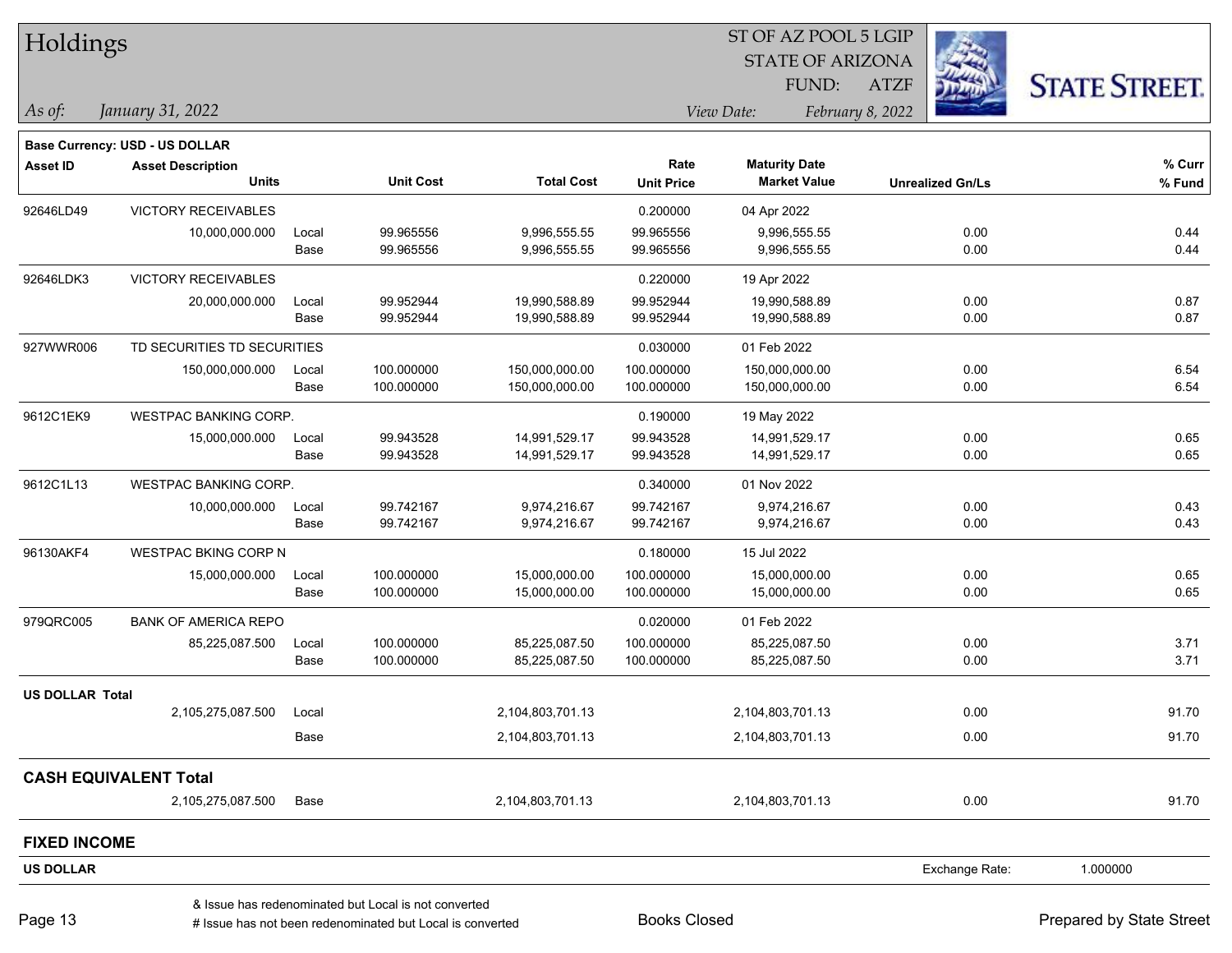| Holdings        |                                                |       |                  |                   |                   | ST OF AZ POOL 5 LGIP    |                         |                      |
|-----------------|------------------------------------------------|-------|------------------|-------------------|-------------------|-------------------------|-------------------------|----------------------|
|                 |                                                |       |                  |                   |                   | <b>STATE OF ARIZONA</b> |                         |                      |
|                 |                                                |       |                  |                   |                   | FUND:                   | <b>ATZF</b>             | <b>STATE STREET.</b> |
| As of:          | January 31, 2022                               |       |                  |                   |                   | View Date:              | February 8, 2022        |                      |
|                 | <b>Base Currency: USD - US DOLLAR</b>          |       |                  |                   |                   |                         |                         |                      |
| <b>Asset ID</b> | <b>Asset Description</b>                       |       |                  |                   | Rate              | <b>Maturity Date</b>    |                         | % Curr               |
|                 | <b>Units</b>                                   |       | <b>Unit Cost</b> | <b>Total Cost</b> | <b>Unit Price</b> | <b>Market Value</b>     | <b>Unrealized Gn/Ls</b> | % Fund               |
| 05601XAA7       | BMW VEHICLE LEASE TRUST BMWLT 2022 1 A1        |       |                  |                   | 0.236540          | 25 Jan 2023             |                         |                      |
|                 | 15,000,000.000                                 | Local | 100.000000       | 15,000,000.00     | 99.968850         | 14,995,327.50           | $-4,672.50$             | 0.65                 |
| Original Face:  | 15,000,000.000                                 | Base  | 100.000000       | 15,000,000.00     | 99.968850         | 14,995,327.50           | $-4,672.50$             | 0.65                 |
| 345329AA4       | FORD CREDIT AUTO LEASE TRUST FORDL 2021 B A1   |       |                  |                   | 0.118380          | 15 Oct 2022             |                         |                      |
|                 | 692,559.800                                    | Local | 100.000000       | 692,559.80        | 99.987640         | 692,474.20              | $-85.60$                | 0.03                 |
| Original Face:  | 4,500,000.000                                  | Base  | 100.000000       | 692,559.80        | 99.987640         | 692,474.20              | $-85.60$                | 0.03                 |
| 36262XAA2       | GM FINANCIAL AUTOMOBILE LEASIN GMALT 2021 3 A1 |       |                  |                   | 0.129450          | 22 Aug 2022             |                         |                      |
|                 | 984,083.800                                    | Local | 100.000000       | 984,083.80        | 99.984370         | 983,929.99              | $-153.81$               | 0.04                 |
| Original Face:  | 11,325,000.000                                 | Base  | 100.000000       | 984,083.80        | 99.984370         | 983,929.99              | $-153.81$               | 0.04                 |
| 912796F38       | TREASURY BILL 03/22 0.00000                    |       |                  |                   | 0.010000          | 24 Mar 2022             |                         |                      |
|                 | 20,000,000.000                                 | Local | 99.990438        | 19,998,087.50     | 99.988997         | 19,997,799.40           | $-288.10$               | 0.87                 |
|                 |                                                | Base  | 99.990438        | 19,998,087.50     | 99.988997         | 19,997,799.40           | $-288.10$               | 0.87                 |
| 912796G45       | <b>TREASURY BILL 04/22 0.00000</b>             |       |                  |                   |                   | 21 Apr 2022             |                         |                      |
|                 | 10,000,000.000                                 | Local | 99.970595        | 9,997,059.46      | 99.963243         | 9,996,324.30            | $-735.16$               | 0.44                 |
|                 |                                                | Base  | 99.970595        | 9,997,059.46      | 99.963243         | 9,996,324.30            | $-735.16$               | 0.44                 |
| 912796L98       | TREASURY BILL 03/22 0.00000                    |       |                  |                   |                   | 03 Mar 2022             |                         |                      |
|                 | 0.000                                          | Local | 0.000000         | 15.34             | 0.000000          | 0.00                    | $-15.34$                | 0.00                 |
|                 |                                                | Base  | 0.000000         | 15.34             | 0.000000          | 0.00                    | $-15.34$                | 0.00                 |
| 912796M89       | TREASURY BILL 10/22 0.00000                    |       |                  |                   | 0.010000          | 06 Oct 2022             |                         |                      |
|                 | 10,000,000.000                                 | Local | 99.943053        | 9,994,305.29      | 99.638591         | 9,963,859.10            | $-30,446.19$            | 0.43                 |
|                 |                                                | Base  | 99.943053        | 9,994,305.29      | 99.638591         | 9,963,859.10            | $-30,446.19$            | 0.43                 |
| 912796N39       | TREASURY BILL 03/22 0.00000                    |       |                  |                   |                   | 31 Mar 2022             |                         |                      |
|                 | 10,000,000.000                                 | Local | 99.988561        | 9,998,856.13      | 99.982815         | 9,998,281.50            | $-574.63$               | 0.44                 |
|                 |                                                | Base  | 99.988561        | 9,998,856.13      | 99.982815         | 9,998,281.50            | $-574.63$               | 0.44                 |
| 912796N47       | TREASURY BILL 04/22 0.00000                    |       |                  |                   | 0.010000          | 07 Apr 2022             |                         |                      |
|                 | 20,000,000.000                                 | Local | 99.984518        | 19,996,903.50     | 99.975399         | 19,995,079.80           | $-1,823.70$             | 0.87                 |
|                 |                                                | Base  | 99.984518        | 19,996,903.50     | 99.975399         | 19,995,079.80           | $-1,823.70$             | 0.87                 |
| 912796N96       | TREASURY BILL 11/22 0.00000                    |       |                  |                   | 0.010000          | 03 Nov 2022             |                         |                      |
|                 | 10,000,000.000                                 | Local | 99.877778        | 9,987,777.76      | 99.561273         | 9,956,127.30            | $-31,650.46$            | 0.43                 |
|                 |                                                | Base  | 99.877778        | 9,987,777.76      | 99.561273         | 9,956,127.30            | $-31,650.46$            | 0.43                 |

# Issue has not been redenominated but Local is converted Books Closed Prepared by State Street

٦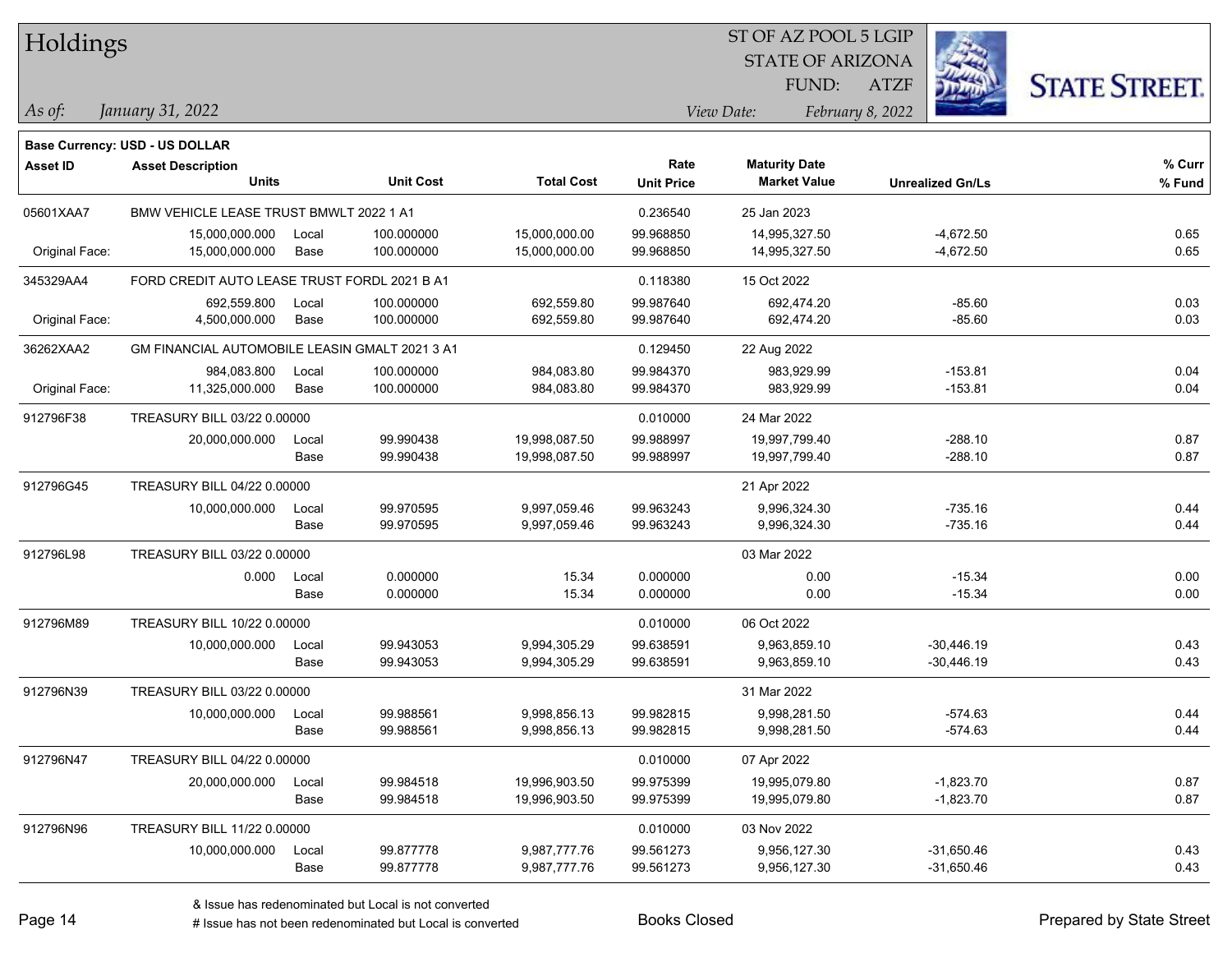| Holdings                  |                                               |       |                  |                   |                   | ST OF AZ POOL 5 LGIP    |                         |                      |
|---------------------------|-----------------------------------------------|-------|------------------|-------------------|-------------------|-------------------------|-------------------------|----------------------|
|                           |                                               |       |                  |                   |                   | <b>STATE OF ARIZONA</b> |                         |                      |
|                           |                                               |       |                  |                   |                   | FUND:                   | <b>ATZF</b>             | <b>STATE STREET.</b> |
| As of:                    | January 31, 2022                              |       |                  |                   |                   | View Date:              | February 8, 2022        |                      |
|                           | <b>Base Currency: USD - US DOLLAR</b>         |       |                  |                   |                   |                         |                         |                      |
| Asset ID                  | <b>Asset Description</b>                      |       |                  |                   | Rate              | <b>Maturity Date</b>    |                         | % Curr               |
|                           | <b>Units</b>                                  |       | <b>Unit Cost</b> | <b>Total Cost</b> | <b>Unit Price</b> | <b>Market Value</b>     | <b>Unrealized Gn/Ls</b> | % Fund               |
| 912796P29                 | TREASURY BILL 04/22 0.00000                   |       |                  |                   | 0.010000          | 14 Apr 2022             |                         |                      |
|                           | 20,000,000.000                                | Local | 99.976450        | 19,995,290.02     | 99.972500         | 19,994,500.00           | $-790.02$               | 0.87                 |
|                           |                                               | Base  | 99.976450        | 19,995,290.02     | 99.972500         | 19,994,500.00           | -790.02                 | 0.87                 |
| 912796S26                 | TREASURY BILL 03/22 0.00000                   |       |                  |                   |                   | 01 Mar 2022             |                         |                      |
|                           | 10,000,000.000                                | Local | 99.995800        | 9,999,580.00      | 99.997472         | 9,999,747.20            | 167.20                  | 0.44                 |
|                           |                                               | Base  | 99.995800        | 9,999,580.00      | 99.997472         | 9,999,747.20            | 167.20                  | 0.44                 |
| 912796T25                 | TREASURY BILL 03/22 0.00000                   |       |                  |                   |                   | 29 Mar 2022             |                         |                      |
|                           | 20,000,000.000                                | Local | 99.979700        | 19,995,940.00     | 99.980167         | 19,996,033.40           |                         | 93.40<br>0.87        |
|                           |                                               | Base  | 99.979700        | 19,995,940.00     | 99.980167         | 19,996,033.40           |                         | 93.40<br>0.87        |
| 912796U23                 | CASH MGMT BILL 04/22 0.00000                  |       |                  |                   |                   | 26 Apr 2022             |                         |                      |
|                           | 10,000,000.000                                | Local | 99.975500        | 9,997,550.00      | 99.960333         | 9,996,033.30            | $-1,516.70$             | 0.44                 |
|                           |                                               | Base  | 99.975500        | 9,997,550.00      | 99.960333         | 9,996,033.30            | $-1,516.70$             | 0.44                 |
| 912796V30                 | CASH MGMT BILL 05/22 0.00000                  |       |                  |                   |                   | 31 May 2022             |                         |                      |
|                           | 20,000,000.000                                | Local | 99.902453        | 19,980,490.61     | 99.895875         | 19,979,175.00           | $-1,315.61$             | 0.87                 |
|                           |                                               | Base  | 99.902453        | 19,980,490.61     | 99.895875         | 19,979,175.00           | $-1,315.61$             | 0.87                 |
| 91282CAG6                 | US TREASURY N/B 08/22 0.125                   |       |                  |                   | 0.125000          | 31 Aug 2022             |                         |                      |
|                           | 10,000,000.000                                | Local | 100.006554       | 10,000,655.44     | 99.765625         | 9,976,562.50            | $-24,092.94$            | 0.43                 |
|                           |                                               | Base  | 100.006554       | 10,000,655.44     | 99.765625         | 9,976,562.50            | $-24,092.94$            | 0.43                 |
| 92868KAA1                 | VOLKSWAGEN AUTO LOAN ENHANCED VALET 2021 1 A1 |       |                  |                   | 0.159460          | 21 Nov 2022             |                         |                      |
|                           | 3,998,788.650                                 | Local | 100.000000       | 3,998,788.65      | 99.997910         | 3,998,705.08            | $-83.57$                | 0.17                 |
| Original Face:            | 9,000,000.000                                 | Base  | 100.000000       | 3,998,788.65      | 99.997910         | 3,998,705.08            | $-83.57$                | 0.17                 |
| <b>US DOLLAR Total</b>    |                                               |       |                  |                   |                   |                         |                         |                      |
|                           | 190,675,432.250                               | Local |                  | 190,617,943.30    |                   | 190,519,959.57          | $-97,983.73$            | 8.30                 |
| Original Face:            | 39,825,000.000                                | Base  |                  | 190,617,943.30    |                   | 190,519,959.57          | $-97,983.73$            | 8.30                 |
| <b>FIXED INCOME Total</b> |                                               |       |                  |                   |                   |                         |                         |                      |
|                           | 190,675,432.250                               | Base  |                  | 190,617,943.30    |                   | 190,519,959.57          | $-97,983.73$            | 8.30                 |
| Original Face:            | 39,825,000.000                                |       |                  |                   |                   |                         |                         |                      |
|                           |                                               |       |                  |                   |                   |                         |                         |                      |

Page 15

٦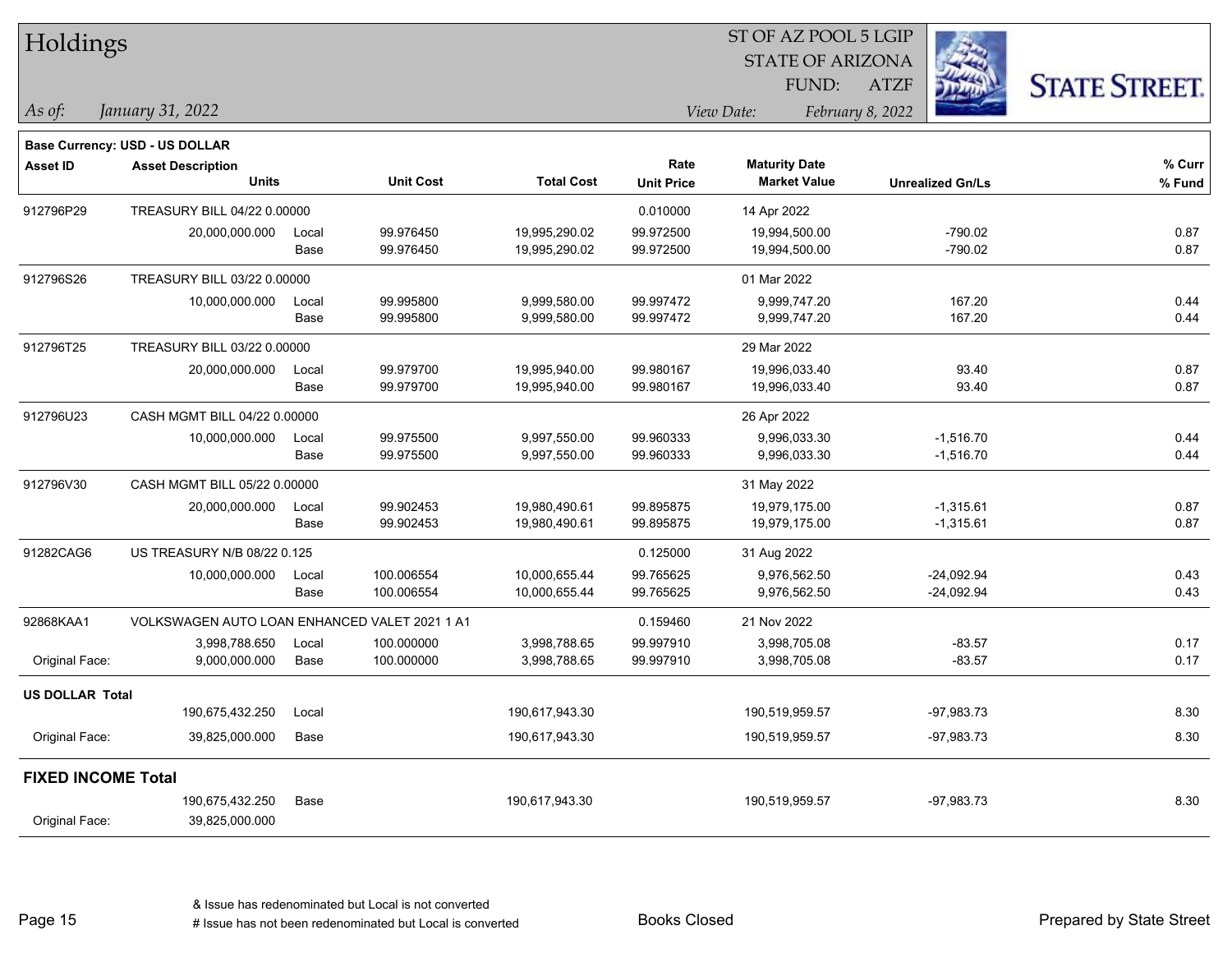| Holdings                                                                      |                                  |                   |                           | ST OF AZ POOL 5 LGIP<br><b>STATE OF ARIZONA</b> |                                 |                         |                      |
|-------------------------------------------------------------------------------|----------------------------------|-------------------|---------------------------|-------------------------------------------------|---------------------------------|-------------------------|----------------------|
| January 31, 2022<br>As of:                                                    |                                  |                   | View Date:                | FUND:                                           | <b>ATZF</b><br>February 8, 2022 |                         | <b>STATE STREET.</b> |
| <b>Base Currency: USD - US DOLLAR</b><br>Asset ID<br><b>Asset Description</b> | <b>Units</b><br><b>Unit Cost</b> | <b>Total Cost</b> | Rate<br><b>Unit Price</b> | <b>Maturity Date</b><br><b>Market Value</b>     |                                 | <b>Unrealized Gn/Ls</b> | % Curr<br>% Fund     |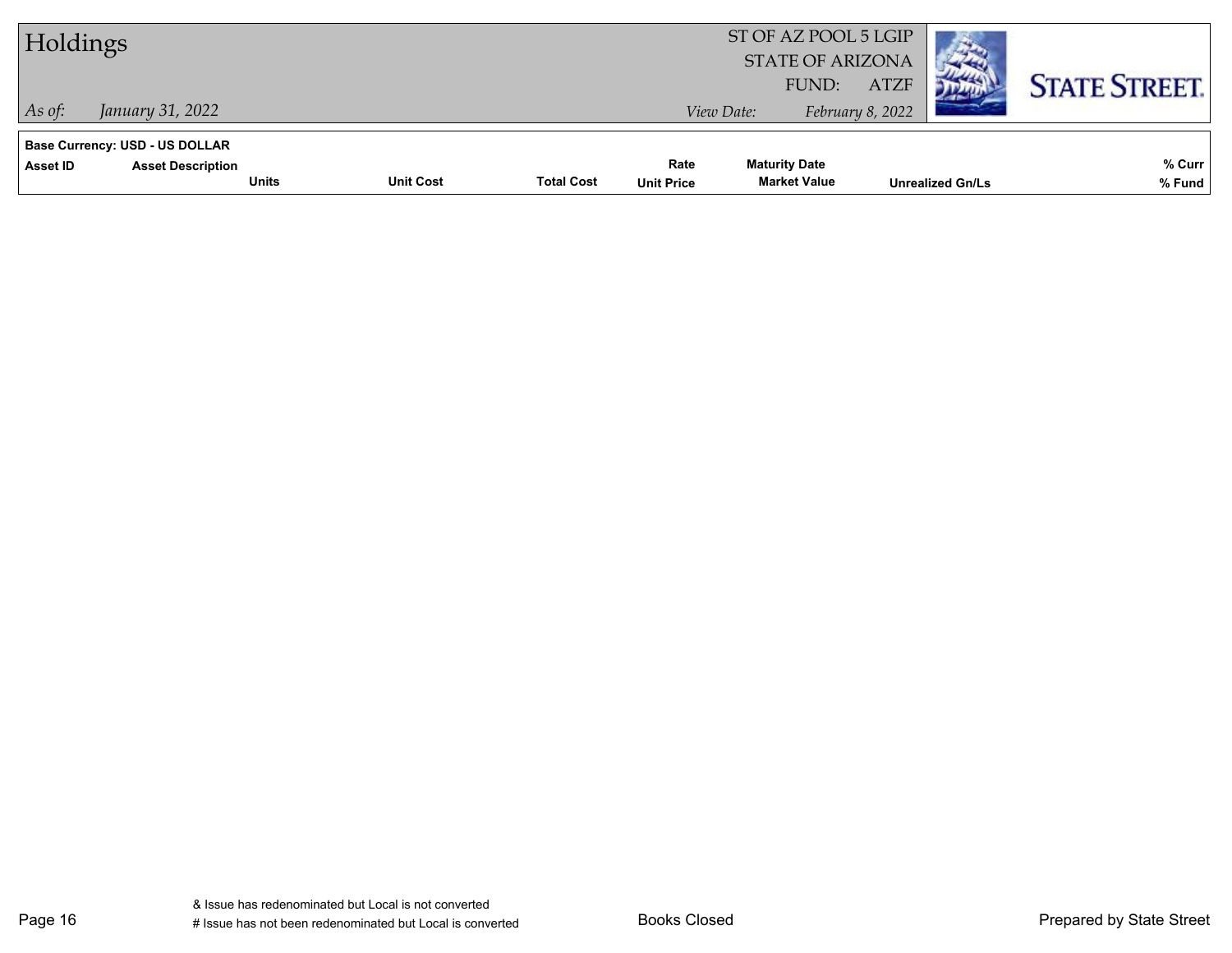| Holdings          |                                       |      |                  | ST OF AZ POOL 5 LGIP<br><b>STATE OF ARIZONA</b><br><b>ATZF</b><br>FUND: |                   |                      |                  |                         |                      |
|-------------------|---------------------------------------|------|------------------|-------------------------------------------------------------------------|-------------------|----------------------|------------------|-------------------------|----------------------|
| $\vert$ As of:    | January 31, 2022                      |      |                  |                                                                         |                   | View Date:           | February 8, 2022 |                         | <b>STATE STREET.</b> |
|                   | <b>Base Currency: USD - US DOLLAR</b> |      |                  |                                                                         |                   |                      |                  |                         |                      |
| Asset ID          | <b>Asset Description</b>              |      |                  |                                                                         | Rate              | <b>Maturity Date</b> |                  |                         | % Curr               |
|                   | <b>Units</b>                          |      | <b>Unit Cost</b> | <b>Total Cost</b>                                                       | <b>Unit Price</b> | <b>Market Value</b>  |                  | <b>Unrealized Gn/Ls</b> | % Fund               |
| <b>FUND Total</b> |                                       |      |                  |                                                                         |                   |                      |                  |                         |                      |
|                   | 2,295,950,519.730                     | Base |                  | 2,295,421,644.41                                                        |                   | 2,295,323,660.68     |                  | $-97,983.73$            | 100.00               |
| Original Face:    | 39,825,000.000                        |      |                  |                                                                         |                   |                      |                  |                         |                      |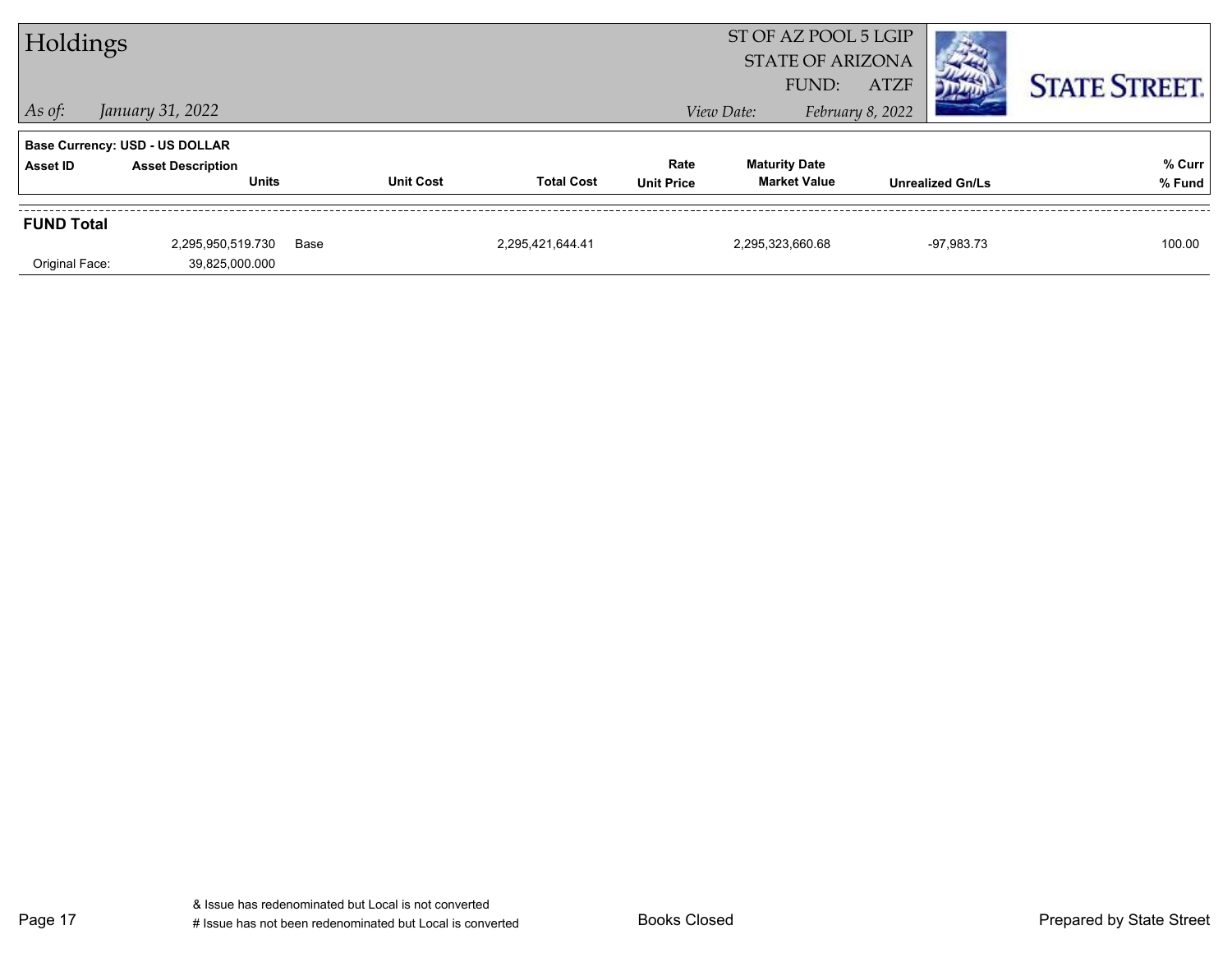## Holdings

## Currency Summary

*As of: January 31, 2022*

## ST OF AZ POOL 5 LGIP STATE OF ARIZONAATZF FUND:



*View Date:February 8, 2022*

## **Base Currency:USD - US DOLLAR**

|                        |                   |       |                   |                     | % Currency |                         |                          |                           |
|------------------------|-------------------|-------|-------------------|---------------------|------------|-------------------------|--------------------------|---------------------------|
|                        | <b>Units</b>      |       | <b>Total Cost</b> | <b>Market Value</b> | % Fund     | <b>Unreal Sec Gn/Ls</b> | <b>Unreal Curr Gn/Ls</b> | <b>Total Unreal Gn/Ls</b> |
| <b>US DOLLAR</b>       |                   |       |                   |                     |            |                         | Exchange Rate:           | 1.000000                  |
| <b>CASH</b>            |                   |       |                   |                     |            |                         |                          |                           |
|                        | $-0.020$          | Local | $-0.02$           | $-0.02$             | 0.00       | 0.00                    |                          | 0.00                      |
|                        |                   | Base  | $-0.02$           | $-0.02$             | 0.00       | 0.00                    | 0.00                     | 0.00                      |
| <b>CASH EQUIVALENT</b> |                   |       |                   |                     |            |                         |                          |                           |
|                        | 2,105,275,087.500 | Local | 2,104,803,701.13  | 2,104,803,701.13    | 91.70      | 0.00                    |                          | 0.00                      |
|                        |                   | Base  | 2,104,803,701.13  | 2,104,803,701.13    | 91.70      | 0.00                    | 0.00                     | 0.00                      |
| <b>FIXED INCOME</b>    |                   |       |                   |                     |            |                         |                          |                           |
|                        | 190,675,432.250   | Local | 190,617,943.30    | 190,519,959.57      | 8.30       | $-97,983.73$            |                          | $-97,983.73$              |
| Original Face:         | 39,825,000.000    | Base  | 190,617,943.30    | 190,519,959.57      | 8.30       | -97,983.73              | 0.00                     | $-97,983.73$              |
| <b>US DOLLAR Total</b> |                   |       |                   |                     |            |                         |                          |                           |
|                        | 2,295,950,519.730 | Local | 2,295,421,644.41  | 2,295,323,660.68    | 100.00     | -97,983.73              |                          | $-97,983.73$              |
| Original Face:         | 39,825,000.000    | Base  | 2,295,421,644.41  | 2,295,323,660.68    | 100.00     | -97,983.73              | 0.00                     | -97,983.73                |
| <b>FUND Total</b>      |                   |       |                   |                     |            |                         |                          |                           |
|                        | 2,295,950,519.730 | Base  | 2,295,421,644.41  | 2,295,323,660.68    | 100.00     | $-97,983.73$            | 0.00                     | $-97,983.73$              |
| Original Face:         | 39,825,000.000    |       |                   |                     |            |                         |                          |                           |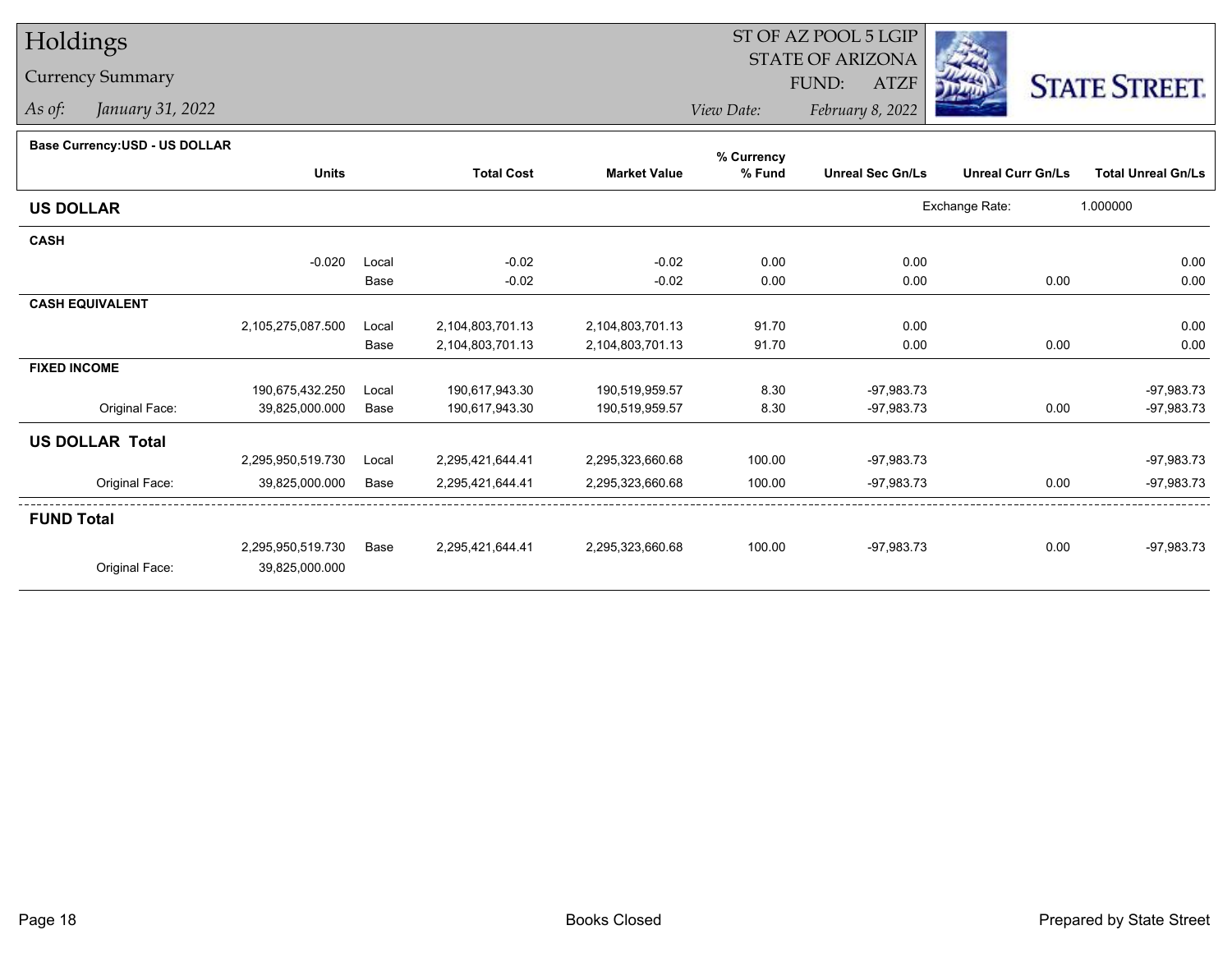| Holdings             |                                |                   |                     |            | ST OF AZ POOL 5 LGIP                     |                          |                           |
|----------------------|--------------------------------|-------------------|---------------------|------------|------------------------------------------|--------------------------|---------------------------|
| <b>Asset Summary</b> |                                |                   |                     |            | STATE OF ARIZONA<br>FUND:<br><b>ATZF</b> |                          | <b>STATE STREET.</b>      |
| As of:               | January 31, 2022               |                   |                     | View Date: | February 8, 2022                         |                          |                           |
|                      | Base Currency: USD - US DOLLAR |                   |                     |            |                                          |                          |                           |
|                      | <b>Units</b>                   | <b>Total Cost</b> | <b>Market Value</b> | % Fund     | <b>Unreal Sec Gn/Ls</b>                  | <b>Unreal Curr Gn/Ls</b> | <b>Total Unreal Gn/Ls</b> |
| <b>CASH</b>          |                                |                   |                     |            |                                          |                          |                           |
| <b>US DOLLAR</b>     |                                |                   |                     |            |                                          |                          |                           |
|                      | $-0.020$                       | $-0.02$           | $-0.02$             | 0.00       | 0.00                                     | 0.00                     | 0.00                      |
| <b>CASH Total</b>    |                                |                   |                     |            |                                          |                          |                           |
|                      | $-0.020$                       | $-0.02$           | $-0.02$             | 0.00       | 0.00                                     | 0.00                     | 0.00                      |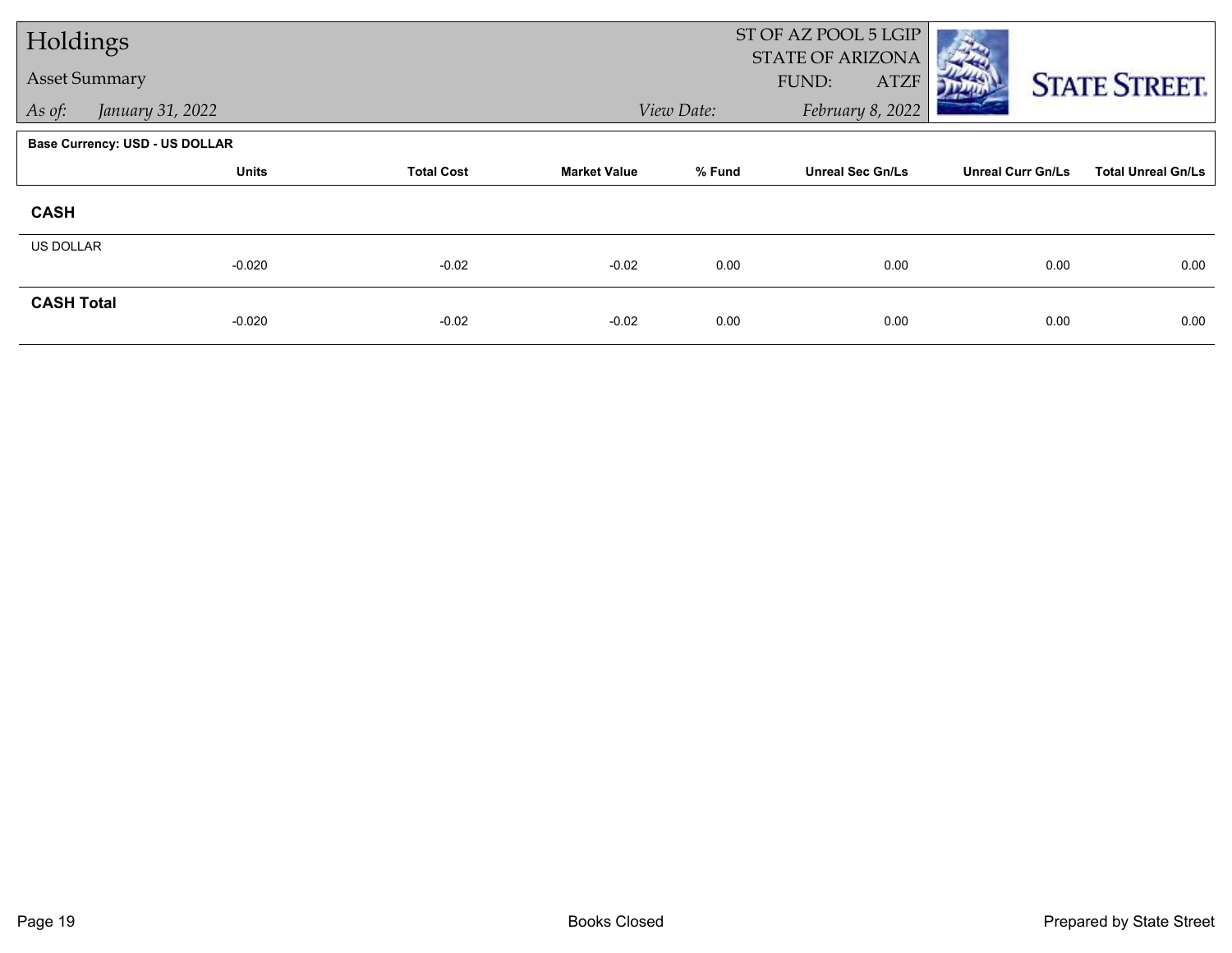| Holdings             |                                                   |                   |                     |            | ST OF AZ POOL 5 LGIP                            |                          |                           |
|----------------------|---------------------------------------------------|-------------------|---------------------|------------|-------------------------------------------------|--------------------------|---------------------------|
| <b>Asset Summary</b> |                                                   |                   |                     |            | <b>STATE OF ARIZONA</b><br>FUND:<br><b>ATZF</b> |                          | <b>STATE STREET.</b>      |
| As of:               | January 31, 2022                                  |                   |                     | View Date: | February 8, 2022                                |                          |                           |
|                      | <b>Base Currency: USD - US DOLLAR</b>             |                   |                     |            |                                                 |                          |                           |
|                      | <b>Units</b>                                      | <b>Total Cost</b> | <b>Market Value</b> | % Fund     | <b>Unreal Sec Gn/Ls</b>                         | <b>Unreal Curr Gn/Ls</b> | <b>Total Unreal Gn/Ls</b> |
|                      | <b>CASH EQUIVALENT</b>                            |                   |                     |            |                                                 |                          |                           |
| <b>US DOLLAR</b>     |                                                   |                   |                     |            |                                                 |                          |                           |
|                      | 2,105,275,087.500                                 | 2,104,803,701.13  | 2,104,803,701.13    | 91.70      | 0.00                                            | 0.00                     | 0.00                      |
|                      | <b>CASH EQUIVALENT Total</b><br>2,105,275,087.500 | 2,104,803,701.13  | 2,104,803,701.13    | 91.70      | 0.00                                            | 0.00                     | 0.00                      |
|                      |                                                   |                   |                     |            |                                                 |                          |                           |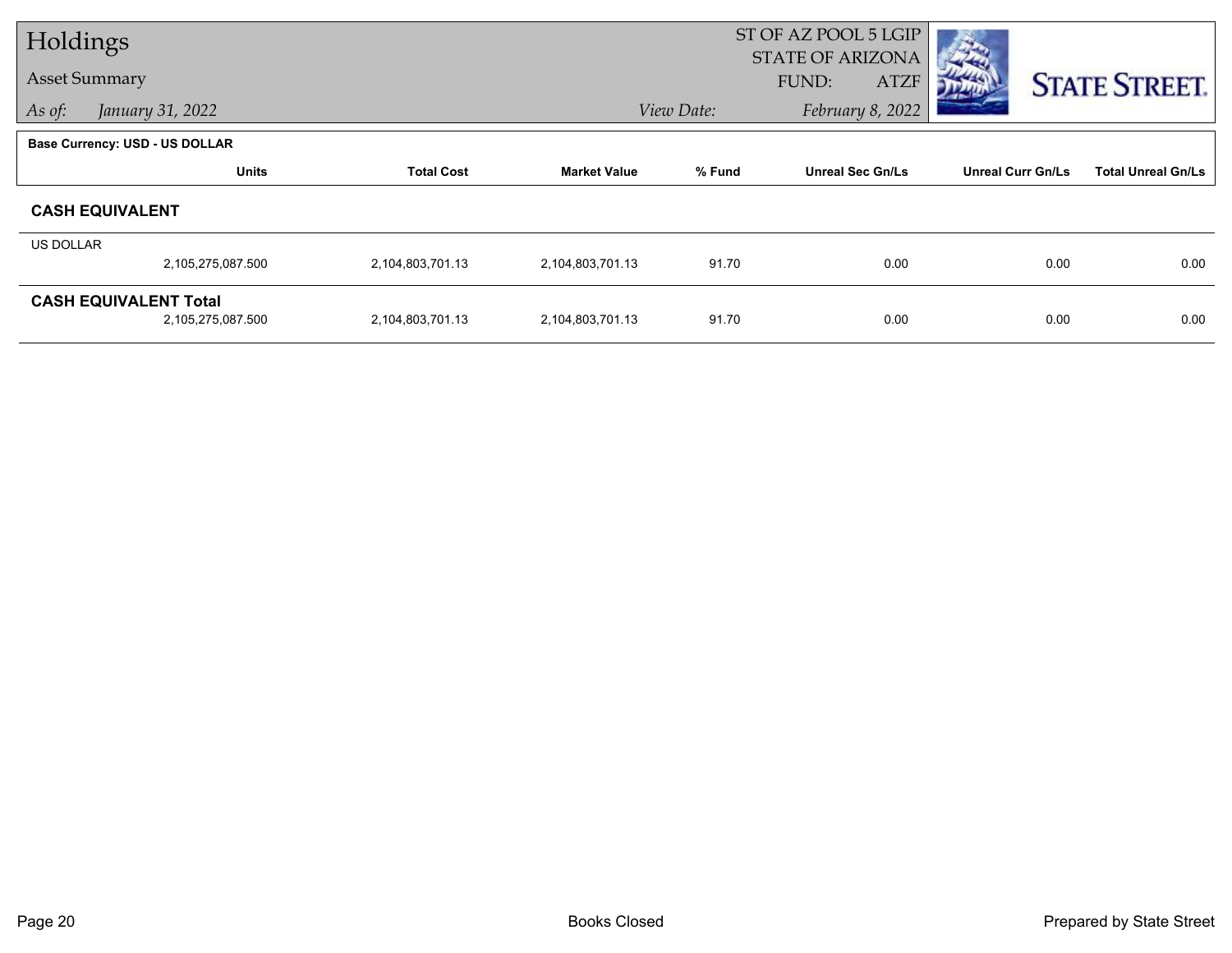| Holdings             |                                |                   |                     |            | ST OF AZ POOL 5 LGIP<br><b>STATE OF ARIZONA</b> |                          |                           |
|----------------------|--------------------------------|-------------------|---------------------|------------|-------------------------------------------------|--------------------------|---------------------------|
| <b>Asset Summary</b> |                                |                   |                     |            | FUND:<br><b>ATZF</b>                            |                          | <b>STATE STREET.</b>      |
| As of:               | January 31, 2022               |                   |                     | View Date: | February 8, 2022                                |                          |                           |
|                      | Base Currency: USD - US DOLLAR |                   |                     |            |                                                 |                          |                           |
|                      | <b>Units</b>                   | <b>Total Cost</b> | <b>Market Value</b> | % Fund     | <b>Unreal Sec Gn/Ls</b>                         | <b>Unreal Curr Gn/Ls</b> | <b>Total Unreal Gn/Ls</b> |
| <b>FIXED INCOME</b>  |                                |                   |                     |            |                                                 |                          |                           |
| US DOLLAR            |                                |                   |                     |            |                                                 |                          |                           |
|                      | 190,675,432.250                | 190,617,943.30    | 190,519,959.57      | 8.30       | $-97,983.73$                                    | 0.00                     | $-97,983.73$              |
|                      | <b>FIXED INCOME Total</b>      |                   |                     |            |                                                 |                          |                           |
|                      | 190,675,432.250                | 190,617,943.30    | 190,519,959.57      | 8.30       | $-97,983.73$                                    | 0.00                     | $-97,983.73$              |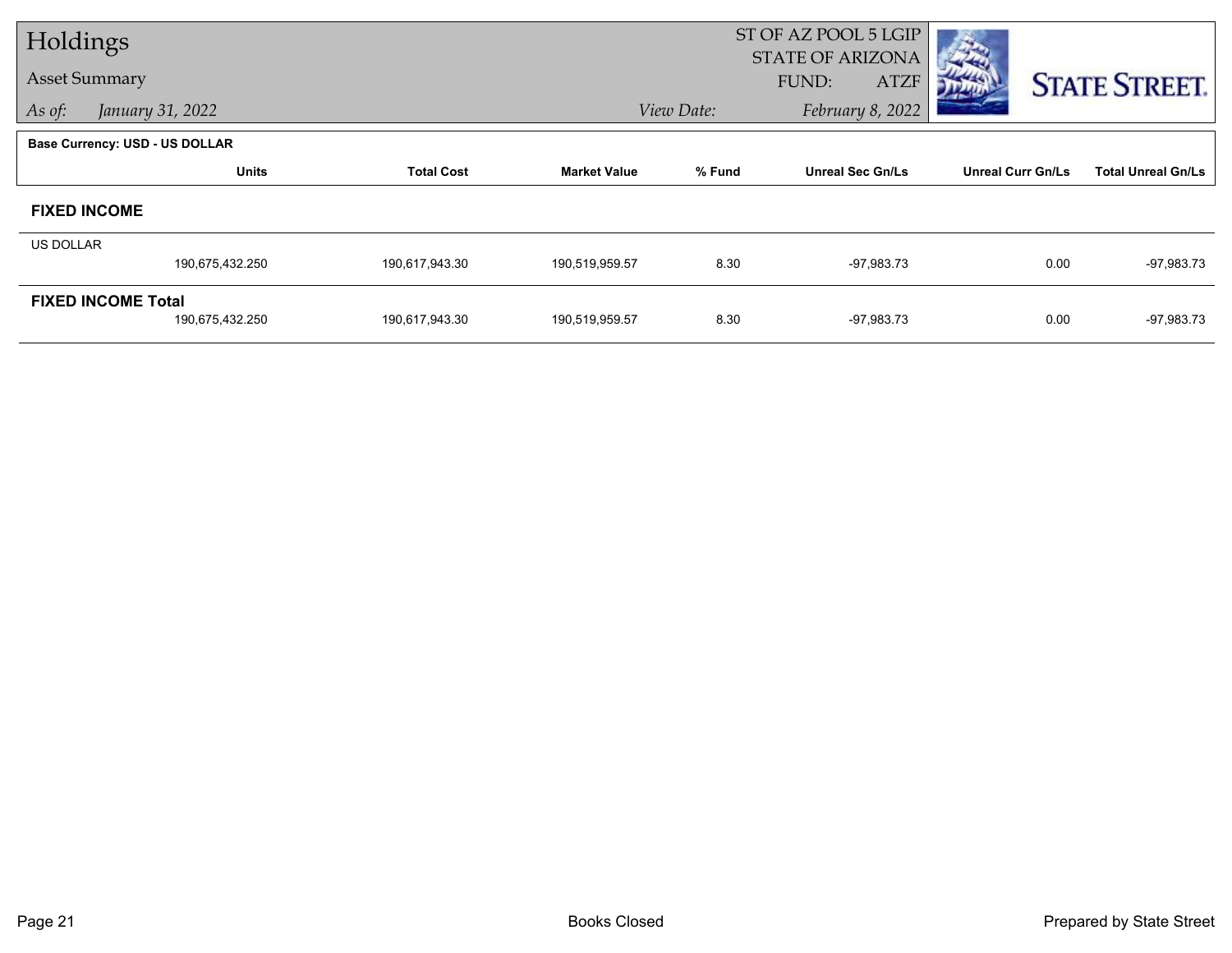| Holdings             |                                       |                   |                     | ST OF AZ POOL 5 LGIP |                                                 |                          |                           |
|----------------------|---------------------------------------|-------------------|---------------------|----------------------|-------------------------------------------------|--------------------------|---------------------------|
| <b>Asset Summary</b> |                                       |                   |                     |                      | <b>STATE OF ARIZONA</b><br><b>ATZF</b><br>FUND: |                          | <b>STATE STREET.</b>      |
| As of:               | January 31, 2022                      |                   |                     | View Date:           | February 8, 2022                                |                          |                           |
|                      | <b>Base Currency: USD - US DOLLAR</b> |                   |                     |                      |                                                 |                          |                           |
|                      | <b>Units</b>                          | <b>Total Cost</b> | <b>Market Value</b> | % Fund               | <b>Unreal Sec Gn/Ls</b>                         | <b>Unreal Curr Gn/Ls</b> | <b>Total Unreal Gn/Ls</b> |
| <b>FUND Total</b>    |                                       |                   |                     |                      |                                                 |                          |                           |
|                      | 2,295,950,519.730                     | 2,295,421,644.41  | 2.295.323.660.68    | 100.00               | -97.983.73                                      | 0.00                     | -97,983.73                |